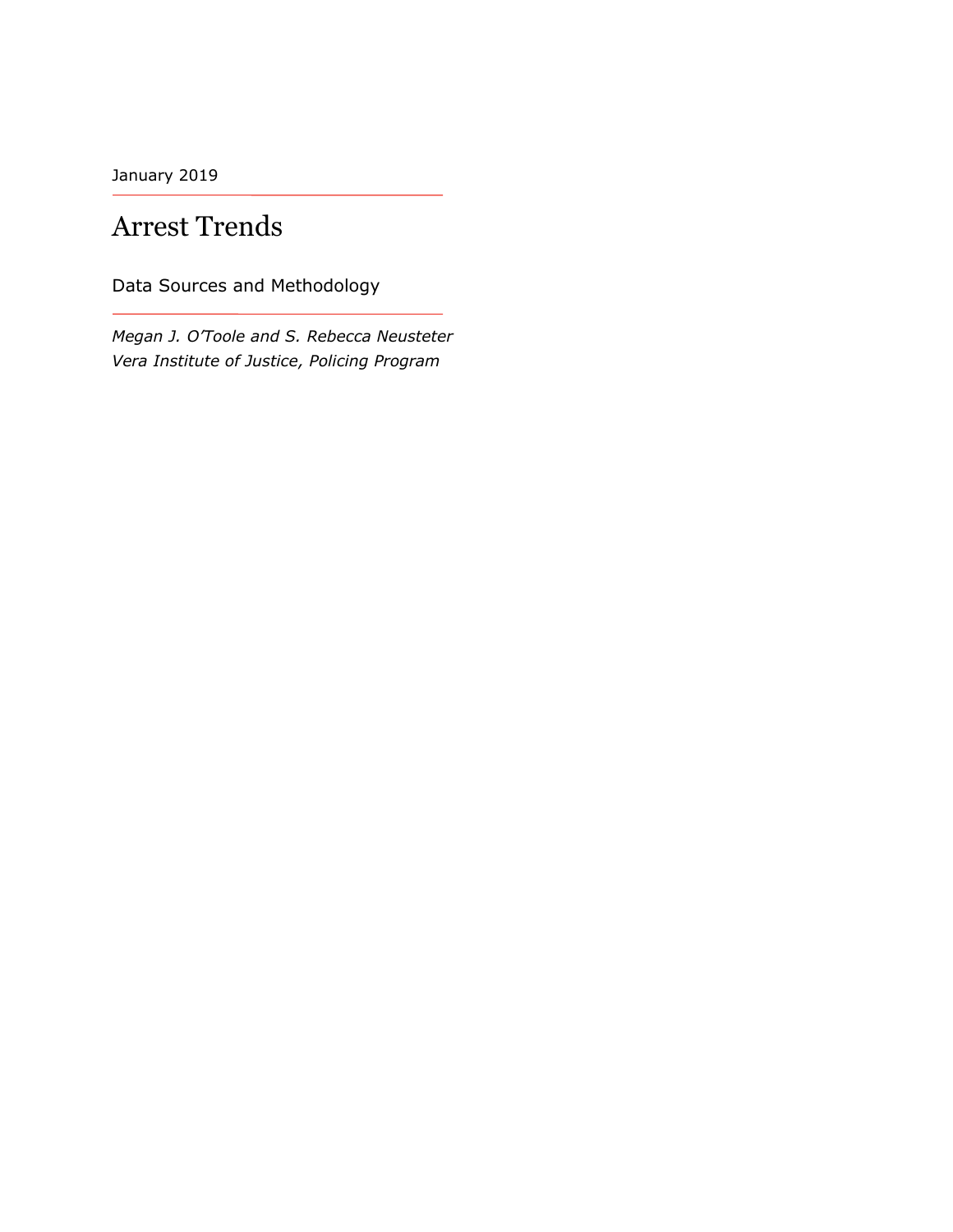© 2019 Vera Institute of Justice. All rights reserved.

An electronic version of this report is available for download on Vera's web site, www.vera.org.

Requests for additional information about the research described in this report should be directed to [arresttrends@vera.org.](mailto:arresttrends@vera.org)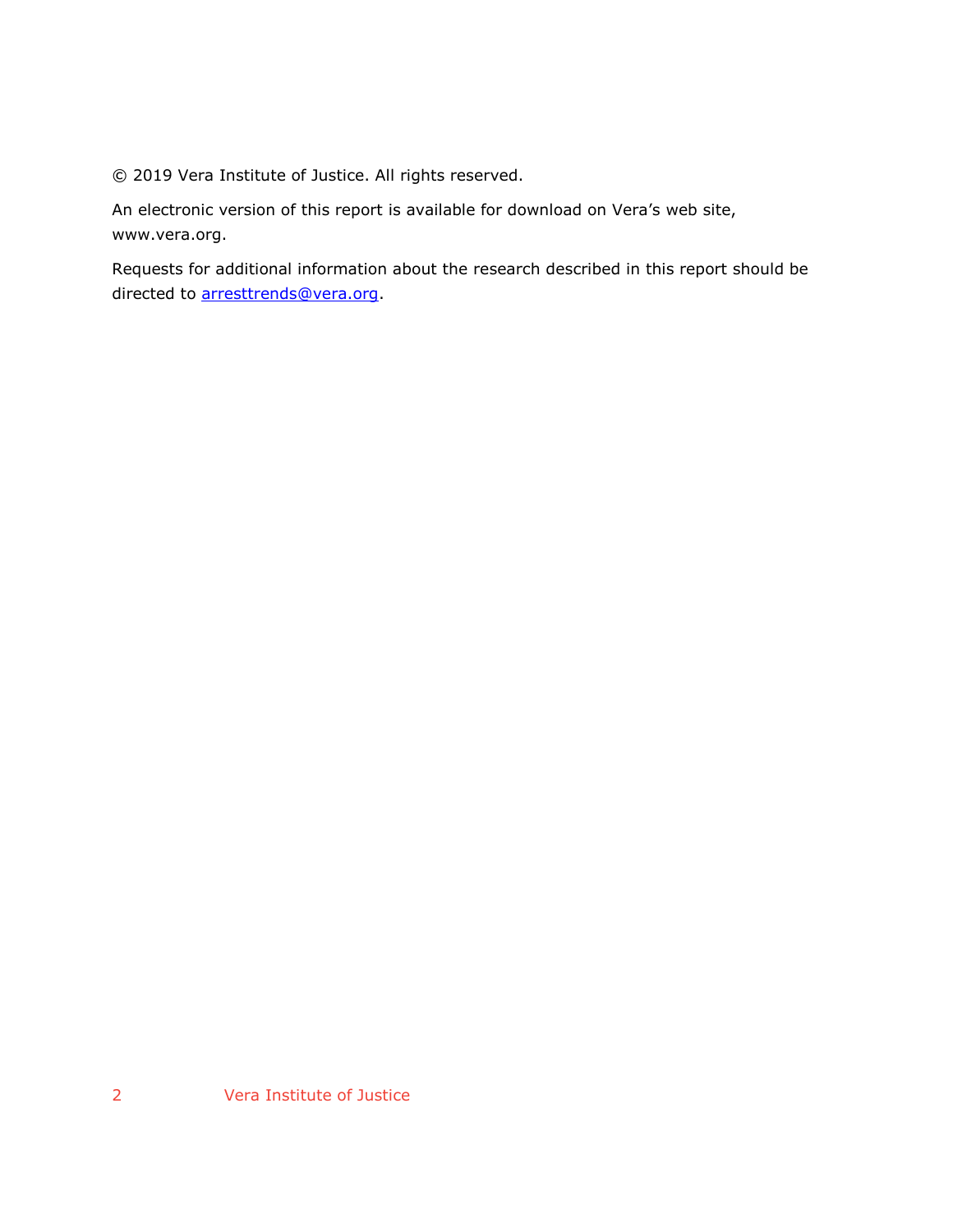### Table of Contents

- **4 Introduction**
- **4 Background**
- **5 Data Sources and Methodology**
	- 6 Arrests
	- 7 Demographics
	- 7 Clearance Rates
	- 8 Victimizations
	- 9 Data Reported
	- 10 Comparisons

### **11 Conclusion**

- **13 Appendix A: FBI-Recognized Offense Types and Definitions**
- **18 Appendix B: BJS-Recognized Offense Types and Definitions**
- **20 Appendix C: FBI and BJS Offense Type Comparisons**
- **21 Endnotes**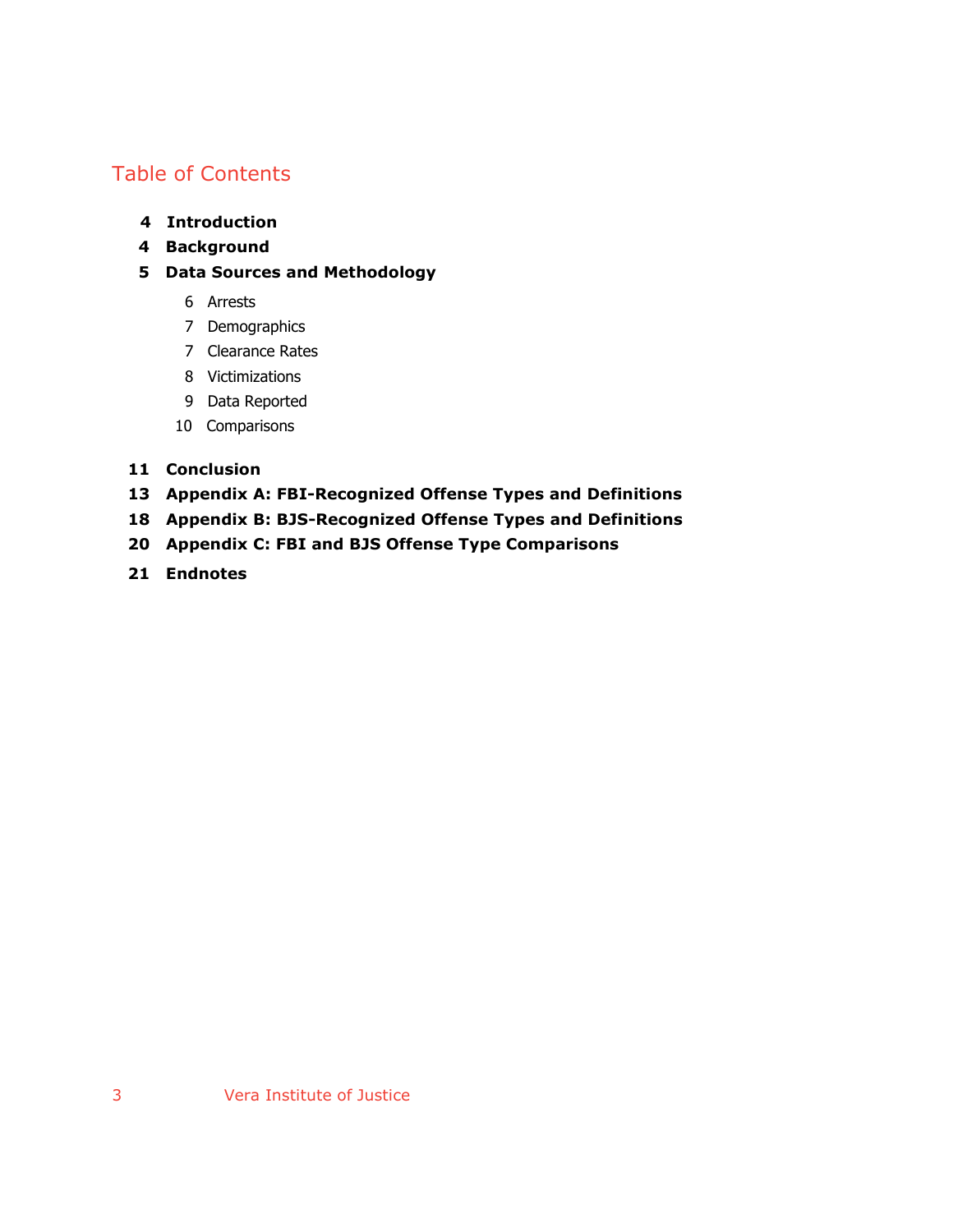# Introduction

Information is needed to understand and advance policing policies and practices—especially those that promote alternatives to arrests. While evidence on policing practices is lacking in many areas, data exist that can begin to answer a number of important questions, such as:

- How many arrests are made annually across the United States, and for what?
- How do arrest trends vary across demographic groups?
- How successful are the police at solving crimes?
- How common are victimizations, and to whom are they reported?
- What gaps exist in policing data and why?

The government invests considerable resources to capture information surrounding many policing practice indicators, including civilian-police interactions, arrests and clearance rates, crime and victimization, and more. However, due to data complexities and the fact that datasets are scattered over many different locations, these key indicators are often inaccessible to those who could benefit from them most: practitioners, policymakers, advocates, researchers, journalists, and philanthropists.

In response to this need, the Vera Institute of Justice (Vera) has developed *Arrest Trends,* which unlocks this important knowledge. *Arrest Trends* helps answer some of the most fundamental questions about American policing, by organizing publicly available datasets into one easy-to-use data platform, where users can explore multiple related and customizable visualizations to deepen their understanding of arrests.<sup>i</sup> *Arrest Trends* seeks to lift the narrative around American policing's overreliance on enforcement and inspire dialogue around creative alternatives at both the local and national levels. This report provides an overview of the data sources and methodological approach that Vera employed to develop *Arrest Trends*.

## Background

Several resources exist to aid in the analysis of policing data, including the Bureau of Justice Statistic's (BJS) [Arrests](https://www.bjs.gov/index.cfm?ty=datool&surl=/arrests/index.cfm&ed2f26df2d9c416fbddddd2330a778c6=hekdkpkjps-hsypsyyp) an[d National Crime Victimization Survey](https://www.bjs.gov/index.cfm?ty=nvat) (NCVS) calculators; the Federal Bureau of Investigation's (FBI) [Persons Arrested,](https://ucr.fbi.gov/crime-in-the-u.s/2016/crime-in-the-u.s.-2016/topic-pages/persons-arrested) [Clearances,](https://ucr.fbi.gov/crime-in-the-u.s/2016/crime-in-the-u.s.-2016/topic-pages/clearances) and [Offenses Known to Law Enforcement](https://ucr.fbi.gov/crime-in-the-u.s/2016/crime-in-the-u.s.-2016/topic-pages/offenses-known-to-law-enforcement) Tables; and the FBI's [Crime Data Explorer,](https://crime-data-explorer.fr.cloud.gov/) among others.<sup>ii</sup> These tools are beneficial in that they are efficient, relatively easy to use, and often customizable. They remain limited, though, in the following ways: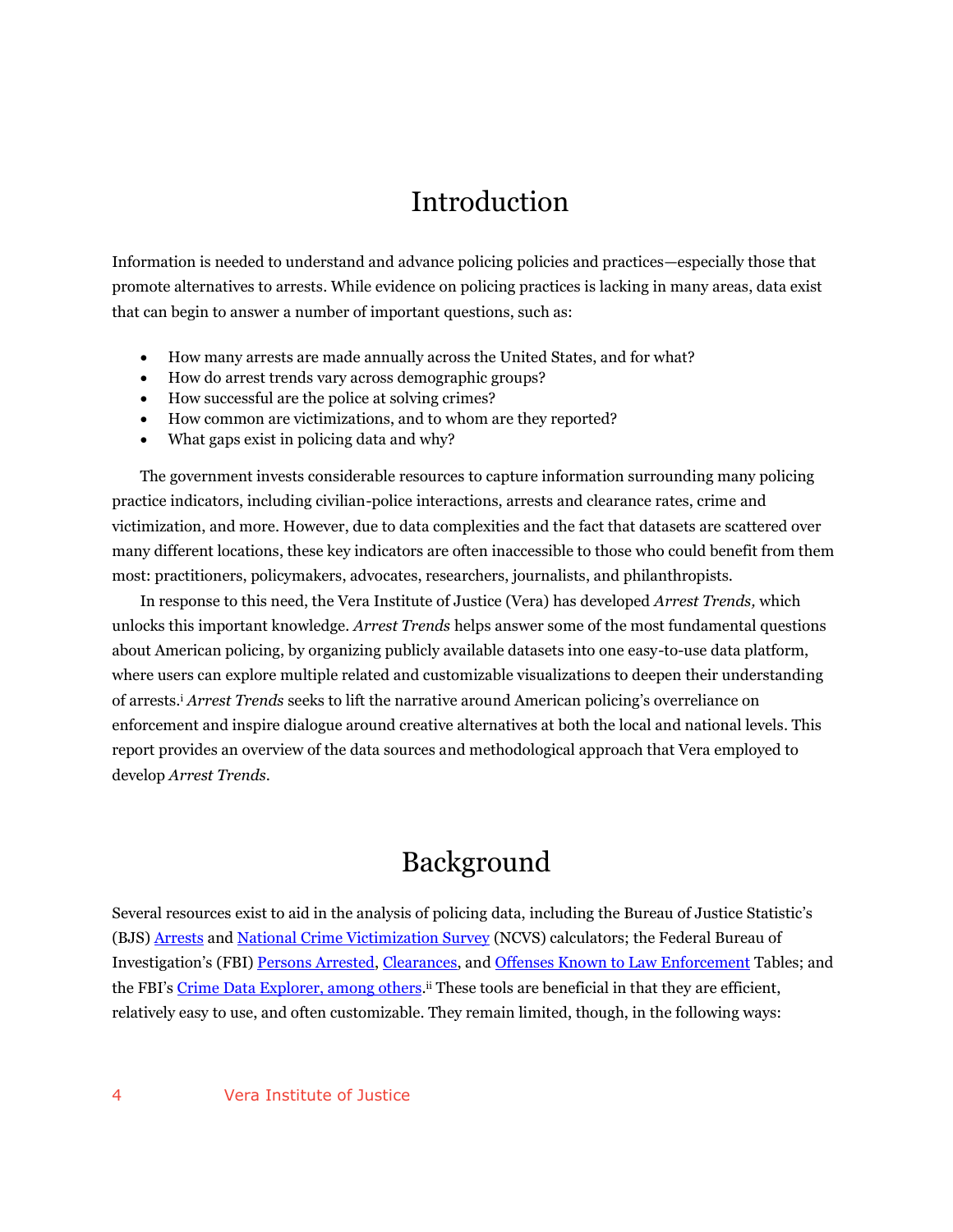- tools are held in different locations, so users looking for comprehensive information on arrests must consult multiple resources;
- few tools offer drill-down features that allow for analysis at the national, regional, state, county, and agency levels;
- outputs are numbers-heavy and are often presented without written explanations or clear visualizations, making it difficult for users to interpret the findings;
- tools currently offer no means for comparing arrest trends across agencies or locations;
- agencies that report partial data are excluded from the majority of tools, affecting the data's utility, accuracy, and completeness; and
- rate calculations (such as clearance rates, arrest rates, arrest rates for specific demographic groups) based on resident populations are largely absent from available tools.

One centralized and highly interactive tool—through which users can explore and understand comprehensive arrest trends at both the national and local levels—can work to address these limitations. Vera created *Arrest Trends* to meet this need.

# Data Sources and Methodology

To construct *Arrest Trends*, Vera researchers located, cleaned, restructured, merged, and aggregated the following eight major data series:

- Uniform Crime Report (UCR) Arrests by Age, Sex, and Race;<sup>iii</sup>
- UCR County-Level Detailed Arrest and Offense Data;iv
- Arrest Data Analysis Tool National Estimates;v
- $\bullet$  U.S. Census Populations with Bridged Race Categories; vi
- UCR Offenses Known and Clearances by Arrest;vii
- National Crime Victimization Survey (NCVS) Victimization Analysis Tool;viii
- Federal Bureau of Investigations (FBI) Offenses Known to Law Enforcement; and  $\alpha$
- Law Enforcement Agency Identifiers Crosswalk.x

These data series were used to populate interactive visualizations of the following five policing practice indicators: (1) arrests, (2) arrest demographics, (3) clearance rates, (4) victimizations, and (5) reported data. These indicators were selected for inclusion in Phase I of *Arrest Trends* because they help explain the extent, disparity, effectiveness, and transparency of U.S. policing arrest practices. The following sections describe how data for each of these indicators were prepared, and what information users can expect to find available within the tool itself.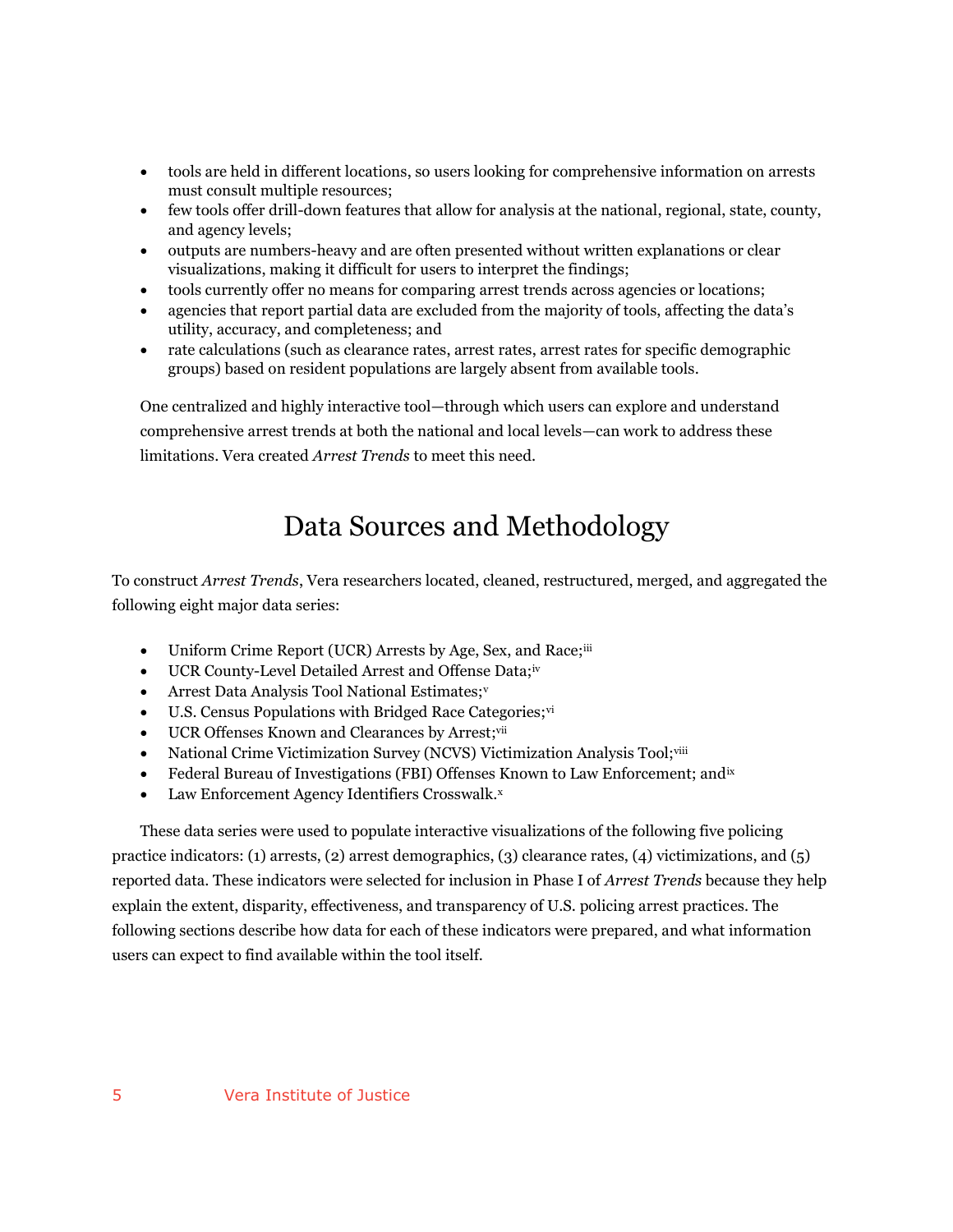### Arrests

Police enforcement takes many forms including citations, summonses, warrants, and arrests. While national-level data do not yet exist for the majority of these indicators, detailed arrest data are collected and made publicly available through the FBI's UCR program. The UCR is most widely known for providing a national picture of crime; however, it is a large and complex data series that also contains all of the arrest data voluntarily reported by each of the country's 18,000-plus police agencies. By exploring visualizations related to this policing indicator in *Arrest Trends*, users can learn more about how arrest trends vary by offense type, time, and place.xi

*Arrest Trend*s' reported arrest data come from the "UCR Arrests by Age, Sex, and Race" data series, which covers years 1980 to 2016.<sup>xii</sup> Each individual police agency across the United States may submit their arrest data to the FBI to be included in this series. Agencies that report these data must specify the arrestee's gender, age range, and offense type. (For a complete list and definitions of FBI-recognized offense types, see Appendix A.) Vera researchers restructured the data to:

- standardize formatting across years;
- identify true zeros (i.e., instances when zero arrests were made) versus missing values (i.e., when relevant data was not reported for inclusion in the data series);
- determine how much (i.e., how many months out of the year) of an agency's data was reported;
- aggregate into larger crime categories (i.e., total, violent, property, Part I, Part II arrests; see Appendix A for definitions);
- redefine age ranges, to increase their usability and to comport with criminological literature;<sup>xiii</sup>
- compute arrest rate variables; xiv and
- aggregate datasets up to larger geographic levels (i.e., county, state, region, nation).

Because participation in the UCR program is optional, the FBI also generates and releases a data series that provides estimated arrest volumes, known as the "UCR County-Level Detailed Arrest and Offense Data" series.xv While these estimates are imperfect, they help users to avoid undercounting indicators—and thus underestimating the extent of—police enforcement.xvi This data series exists at the county level, covers years 1977 to 2014, and specifies arrestees' offense types but not demographic information.<sup>xvii</sup> Vera researchers restructured the data to:

- standardize formatting across years;
- create and add aggregated crime categories;
- add arrest rate variables; xviii and
- aggregate datasets up to larger geographic levels (i.e., state and region). xix

National estimated arrest volumes were drawn from another data series— "Arrests Data Analysis Tool National Estimates"—because this series includes breakouts by arrestee offense types and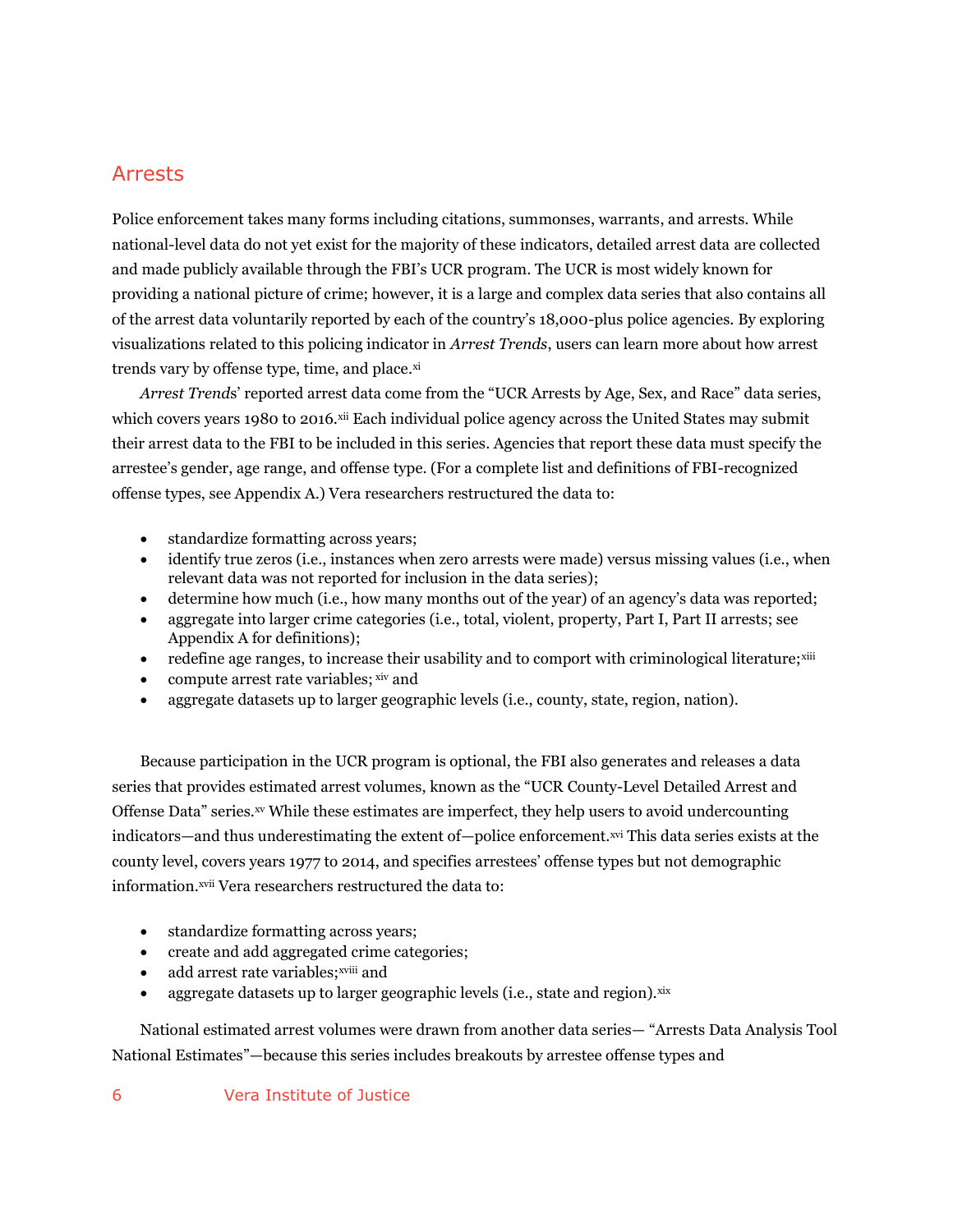demographics.<sup>xx</sup> After downloading the data, Vera researchers restructured it to match the reported arrest dataset's structure, create and add aggregated crime categories, and add arrest rate variables.<sup>xxi</sup>

### **Demographics**

Beyond understanding the extent of police enforcement, it is also vital to consider the demographic differences—and at times, disparities—in how arrests are applied. By exploring the demographics indicator in *Arrest Trends*, users can learn more about the demographic groups that are most affected by arrests, and how these trends vary by offense type, time, and place.

The "UCR Arrests by Age, Sex, and Race data" series—which features information on reported arrest volumes—also includes information on arrestee demographics from 1980 to 2016. As referenced above, by default all agencies participating in the UCR program must report the gender and age range of arrestees. However, agencies can also choose to report arrestees' race (and in some years, ethnicity). The race and ethnicity categories available in the UCR are broken down to distinguish between juveniles and adults.xxii As the UCR program does not mandate the reporting of race and ethnicity—and, furthermore, these demographic data are not always collected during an arrest—the numbers may undercount arrest volumes, and/or not be representative of all policing practices. These data have all of the same elements as the reported arrest data series (i.e., same years, geographic levels, and crime types). However, the data does not include reported arrest rates by demographic group, as the UCR reported population data are not parsed out by demographic groups.

Again, due to issues of under- and non-reporting, it is important to consider estimated trends in arrestee demographics as well. To date, only national-level estimates of this sort exist, spanning from 1980 to 2014 as part of the "Arrests Data Analysis Tool National Estimates" series. Preparation of these datasets and the types of information available within them is described above in the "Arrests" section of this report, with the only difference being on the calculation of arrest rates. Estimated national arrest rates for individual demographic groups were calculated by Vera using "U.S. Census Populations with Bridged Race Categories data" to inform the corresponding population sizes.<sup>xxiii</sup>

### Clearance Rates

According to the FBI, crimes are considered cleared by arrest (i.e., "solved") when: "at least one person is: (a) arrested; (b) charged with the commission of the offense; and (c) turned over to the court for prosecution (whether following arrest, court summons, or police notice). Although no physical arrest is made, a clearance by arrest may also be reported when the individual is a person under 18 years of age and is cited to appear in juvenile court or before other juvenile authorities."<sup>xxiv</sup> Clearance rates, then, reflect the volume of crime solved by arrests compared to the total volume of offenses known to the police.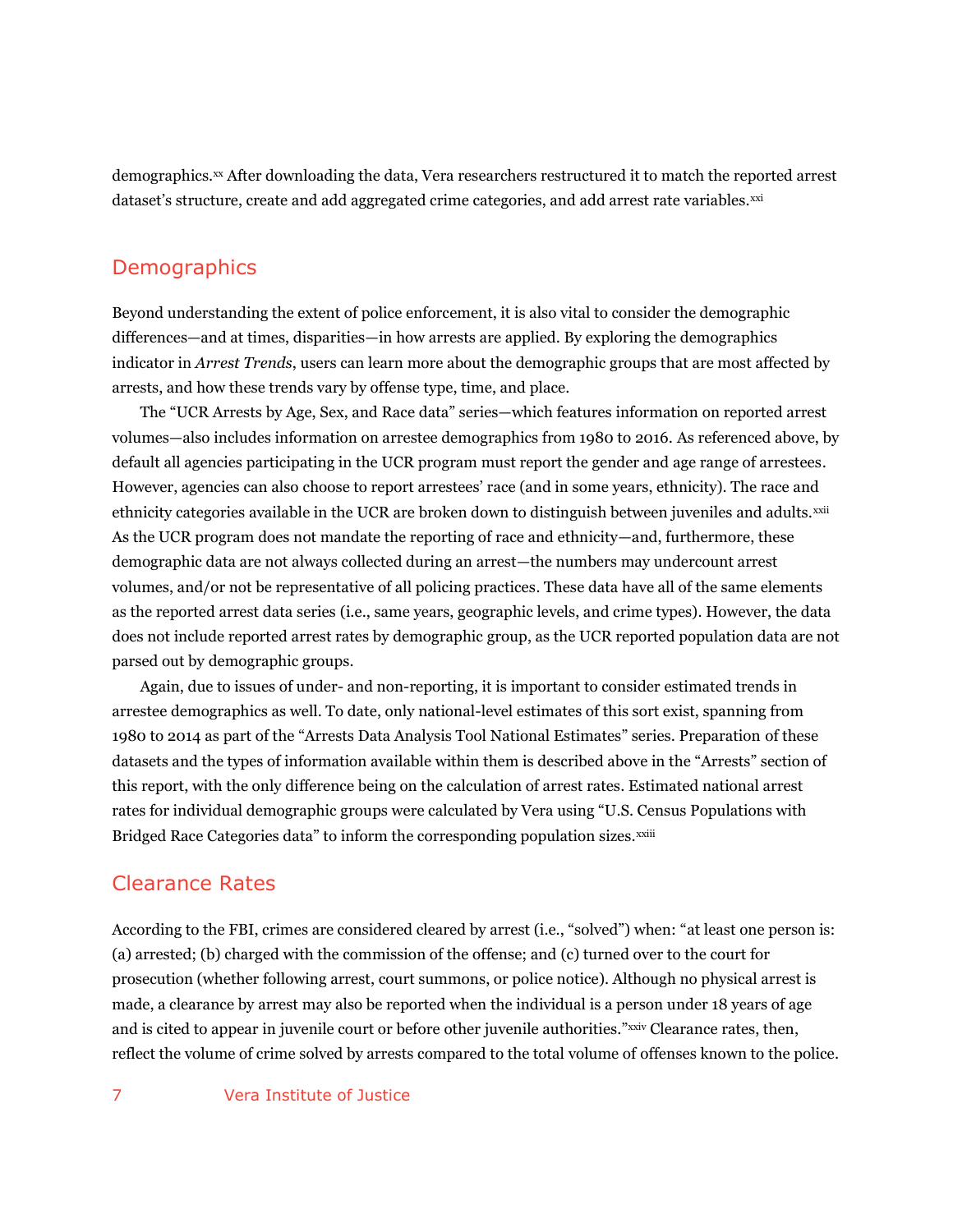Clearance rates are an important indicator to consider. While enforcement is often intended to solve, prevent, and respond to crimes, the data shows that it may not always be particularly effective in doing so.xxv Solving crimes requires a high degree of police-community collaboration—through reporting crimes and tips, witness participation in investigations, and the like—so clearance rates are also indicative of police-community trust and collaboration. By exploring this indicator in *Arrest Trends*, users can learn more about both the effectiveness of American policing practices and the extent of trust and collaboration. They can also learn how clearance rates vary by offense type, time, and place.

Reported clearance rate data are provided through the "UCR Offenses Known and Clearances by Arrest data" series, which covers years 1964 to 2016.<sup>xxvi</sup> Each individual police agency across the United States may submit to the FBI data on the volume of offenses known to the agency and the volume then cleared by arrest for inclusion in this series—meaning that in some cases, agencies may also opt to submit partial or no data.

Data are broken down by offense type, and all Part I offenses (except arson) are included in this series (see Appendix A). Vera researchers restructured the data to:

- standardize formatting across years;
- identify true zeros versus missing values; xxvii
- generate an annual volume of clearances and offenses known and then convert into clearance rates;
- determine how much (i.e., how many months out of the year) of an agency's data were reported;
- aggregate crime categories (i.e., Part I, violent, property arrests; see Appendix A); and
- aggregate datasets up to larger geographic levels (i.e., county, state, region, nation).<sup>xxviii</sup>

No publicly available data series currently exist providing estimated clearance rates.<sup>xxix</sup> As such, only reported clearance rates are available in *Arrest Trends* at this time.

### Victimizations

Victimizations represent another indicator through which users can explore and understand the effectiveness of police enforcement practices. As referenced above, a primary purpose of the police is to prevent, solve, and respond to crimes. However, police can only address the crimes they are made aware of and, for a variety of reasons—including poor community-police trust and cooperation—many victims choose not to report their experiences to the police.xxx In an effort to understand the full extent of victimization in America, BJS invests significant resources in the National Crime Victimization Survey (NCVS)—a program that surveys nationally representative samples about people's victimization experiences, including whether they reported any victimization experiences to the police.xxxi Data from the "NCVS Victimization Analysis Tool" are incorporated into *Arrest Trends* so that users can observe trends in victimization reporting—and non-reporting—and how these vary by offense type, time, and place.xxxii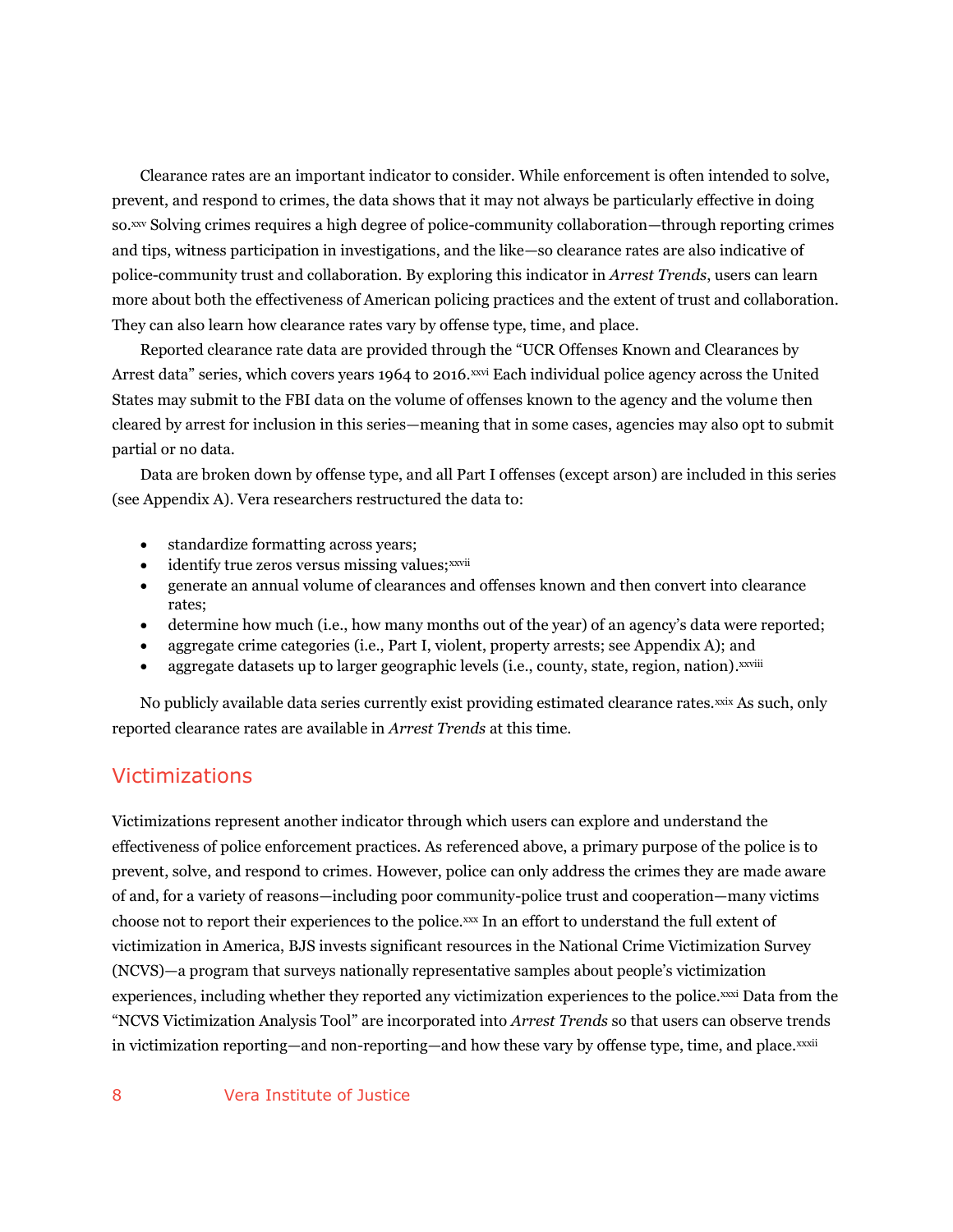Data exist at both the regional and national levels for years 1993 to 2016, parsed out according to BJSdefined offense types. (For a complete list and definitions of BJS-recognized offenses, see Appendix B.)

Also included within the *Arrest Trends*' victimization indicator are the FBI's official estimates of offenses known to the police, which are made available through the "FBI Offenses Known to Law Enforcement" data series.xxxiii This data series covers the same years and geographic levels as the NCVS data, and contains information on the estimated volume of crime in the United States, based on what is reported to the FBI through the UCR program. While these numbers may not exactly match the NCVS estimates of victimizations reported to the police—due largely to differences in methodological approach, crime classifications, and the UCR's voluntary nature—trends tend to follow roughly similar patterns.xxxiv Drastic differences, however, may highlight disconnect between police and community perceptions of crime and public safety priorities, which can fuel fractured relationships and ineffective policing practices.

In preparing these datasets for tool inclusion, Vera researchers reconciled differences in crime classifications across the two data series, primarily by excluding records of homicides and arson offenses from the "FBI Offenses Known to Law Enforcement" series, as NCVS does not collect comparable data. (For complete details on how Vera combined and compared crime types across data series, see Appendix C.) Again, due to methodological differences, direct comparisons across these datasets is not advisable (i.e., users should not attempt to calculate the proportion of all occurring victimizations that are ultimately known to law enforcement, as these figures come from different data sources). Rather, users are encouraged to make note of instances where drastically different trends surface (e.g., NCVS total rape victimizations appear to increase, but FBI rape offenses known to law enforcement appear to decrease), in light of what these differences in community and police perceptions of crime may mean for policing practices and priorities.

### Data Reported

The need for accessible and reliable policing data is clear: it informs strategy, policy development, oversight, evidence-based practices, and more. For these reasons, the government invests significant resources into the collection of policing metrics, primarily through the FBI's UCR program. But while these data series can provide a great deal of insight into police arrest trends, the voluntary nature of this program means that these data inherently suffer from non- and under-reporting.

For a variety of reasons—including lack of technology or resources, incompatible offense definitions, and/or fundamental issues with policing data—not all agencies report all of their data to the UCR program, though they may opt to publish their data elsewhere. xxxv This has severe consequences for the accuracy and transparency of policing data across the country, sometimes obscuring the complete picture of enforcement trends. By exploring the "data reported" indicator, *Arrest Trends* users can learn more about the gaps in available policing data, and how these gaps vary by time, place, and data type. The UCR program instructs agencies to report offense and arrest counts based on the month in which they occurred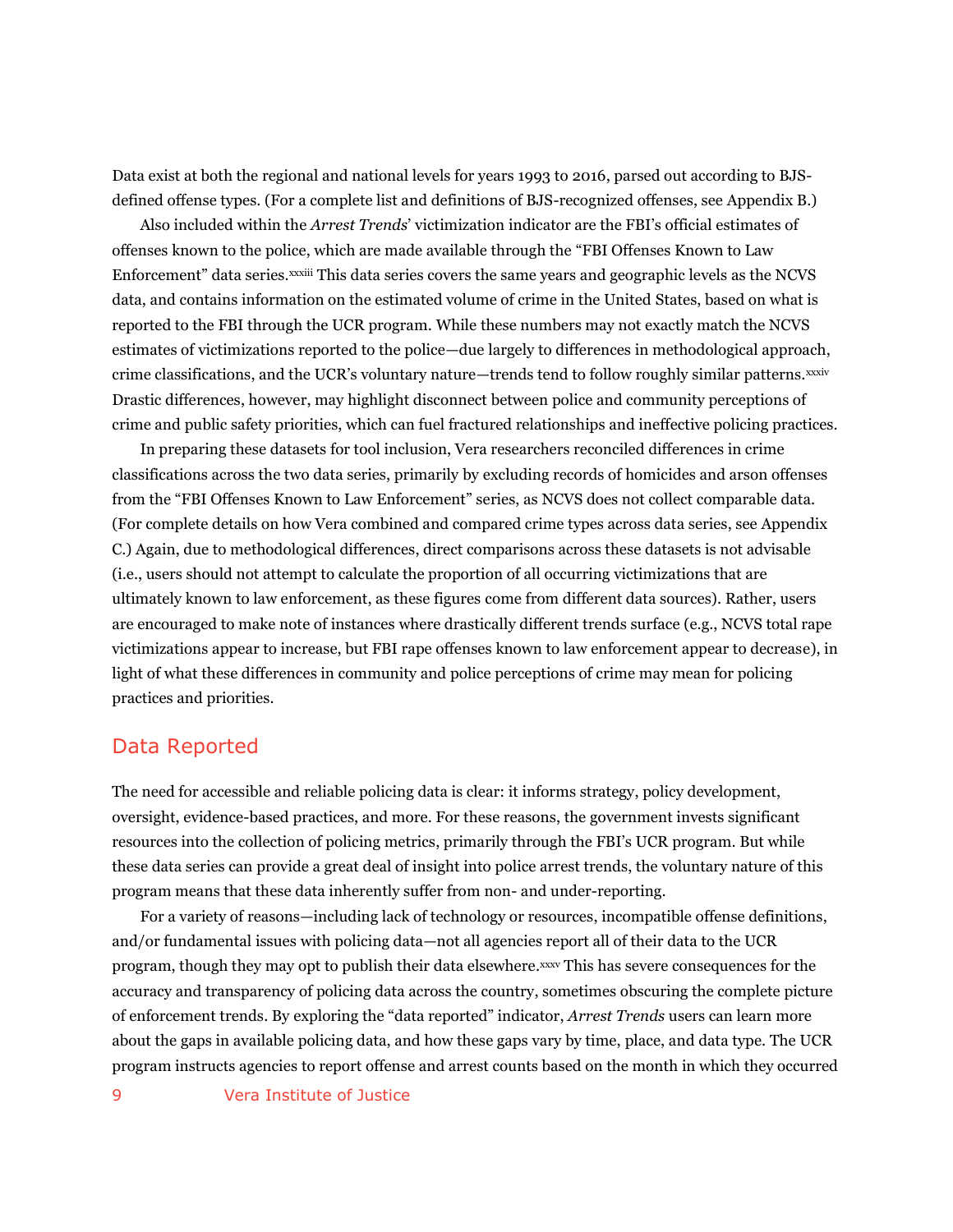and the specific offense type. Missing and incomplete data can therefore be detected on the basis of how many months are non-existent within the series. In other words, agencies with 12 months of data reported complete data, agencies with one to 11 months of data reported partial data, and agencies with zero months of data reported no data. xxxvi Further, throughout the tool, data are labeled as "not applicable" when relevant information was not collected by UCR at all in a given year, and "missing" when relevant information was collected by UCR but an agency did not report it.

*Arrest data:* To determine how many months of arrest data were reported by a given agency in the "UCR Arrests by Age, Sex, and Race" data series, Vera researchers summed the number of unique months present in each annual dataset associated with that agency's identifier. This approach was complicated by the fact that, on occasion, the datasets include a line of data for a specific month and agency where the offense is categorized as 'not applicable'—indicating that no counts were actually submitted by the agency for that month. The researchers identified and tallied these instances and then subtracted them from each agency's total. xxxvii When aggregating data to larger geographic units, Vera researchers calculated the average number of months reported.

*Demographics:* The same methodology was used to assess completeness of arrest demographics, which are reported through the same data series. Unlike age and gender, however, agencies can report arrest data without specifying an arrestee's race or ethnicity. This means that, at times, only a portion of these data are made available. As such, Vera researchers created proportion variables, by dividing the volume of arrests for which race (and separately, ethnicity) data were reported by the total volume of arrests reported, as indicators of race and ethnicity data completeness. This process was repeated at each geographic level.

*Clearance rates:* To determine how many months of clearance-rate data were reported by a given agency in the "UCR Offenses Known and Clearances by Arrest" data series, Vera researchers assessed: (1) whether any data were submitted for a given month, and (2), if not, whether they were included in another months' records. Again, for the purposes of aggregating to larger geographic levels, Vera researchers calculated the average clearance rate.

Lastly, Vera researchers verified the accuracy of their data completeness calculations by: (1) reviewing codebooks and publications; (2) communicating with representatives from the FBI, BJS, and the Interuniversity Consortium for Political and Social Research (ICPSR); and (3) cross-validating results against other publicly available tools.xxxviii

### **Comparisons**

Another feature available within *Arrest Trends* is the ability to compare trends across various locations, times, offense types, demographic groups, and cohorts. Data for these features are drawn primarily from the "Law Enforcement Agency Identifiers Crosswalk" data series. In general, users can opt to add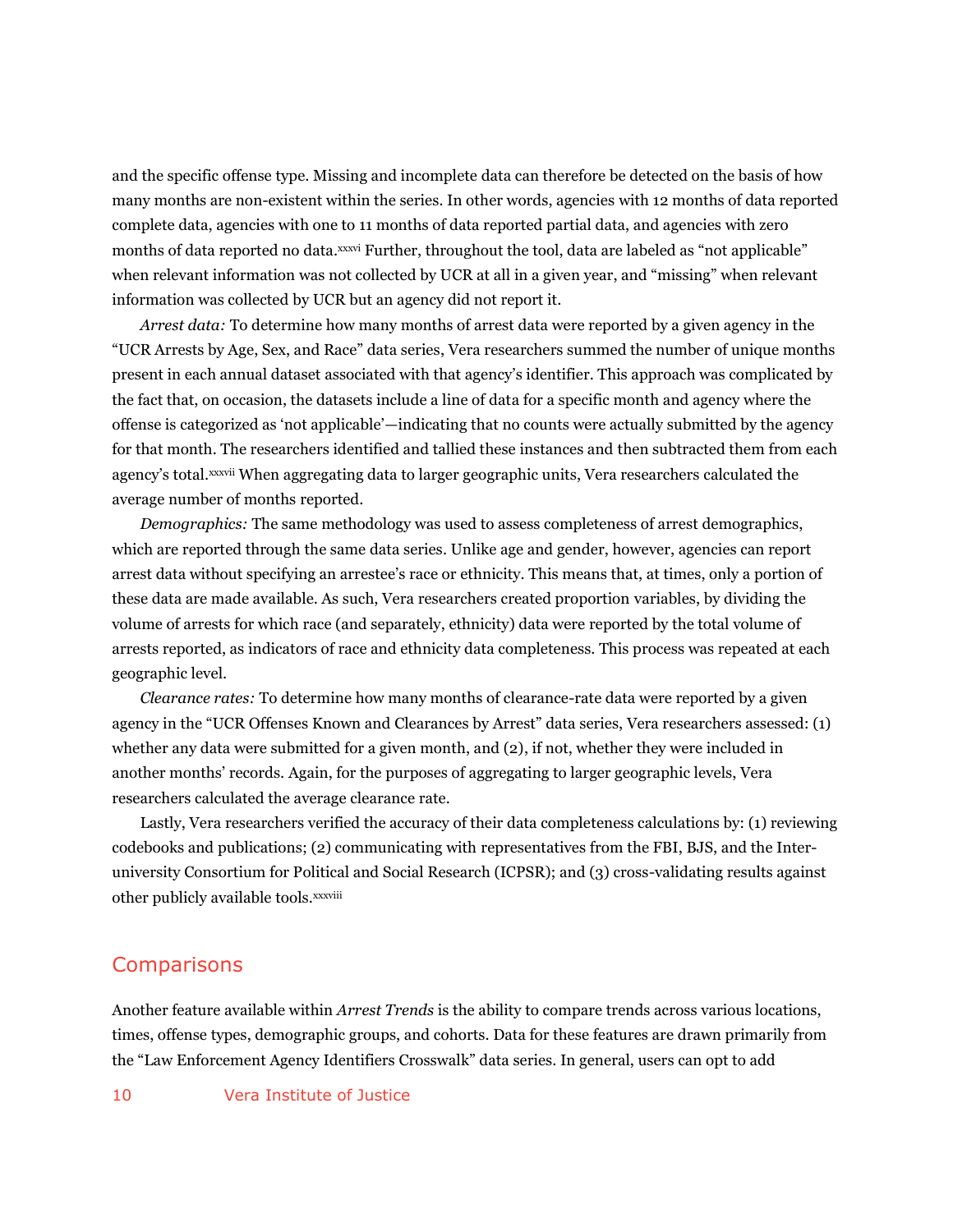additional trend lines to visuals, to compare and contrast practices. For example, an agency may be interested in learning how their clearance rates over the past 40 years compare to a similar neighboring agency's, or a state might want to understand the rate at which police are arresting black people compared to white people. Through *Arrest Trend's* "Compare" function, users can further build out visuals to answer these types of questions.

In particular, the "Compare by Cohort" function is intended to help users explore trends across nearby agencies based on user-selected characteristics, such as population size, agency type, or community type.

Based on UCR-available variables and codebooks,

- population size cohort options include:
	- $\circ$  <10,000,
	- o 10,000-24,999,
	- o 25,000-99,999, and
	- $0$  100,000+;
- community type cohort options include:
	- o metropolitan, and
	- o nonmetropolitan; and
- agency type cohort options include:
	- o local police department,
	- o sheriff's office,
	- o state law enforcement agency,
	- o special jurisdictions,
	- o constable/marshal, and
	- o federal.xxxix

Once users select a variable, *Arrest Trends* provides a list of all nearby agencies (i.e., those within the same state as the originally specified agency) which match that characteristic. $x$  Users can then select the agency or agencies that they would like to compare trends against from that list. So, if someone is using *Arrest Trends* to explore the Los Angeles Police Department's (LAPD) arrest rate from 1980 to 2016, and wants to understand how it compares to other agencies serving similar population sizes, they can use the tool's "Compare by Cohort" feature to generate a list of other agencies within California that serve populations of 100,000 or more residents. From this list, they might then choose to compare LAPD's trends to those of the San Diego and San Jose Police Departments.

# Conclusion

*Arrest Trends* helps to answer some of the most fundamental questions about American policing by organizing publicly available datasets into one easy-to-use data platform, through which users can access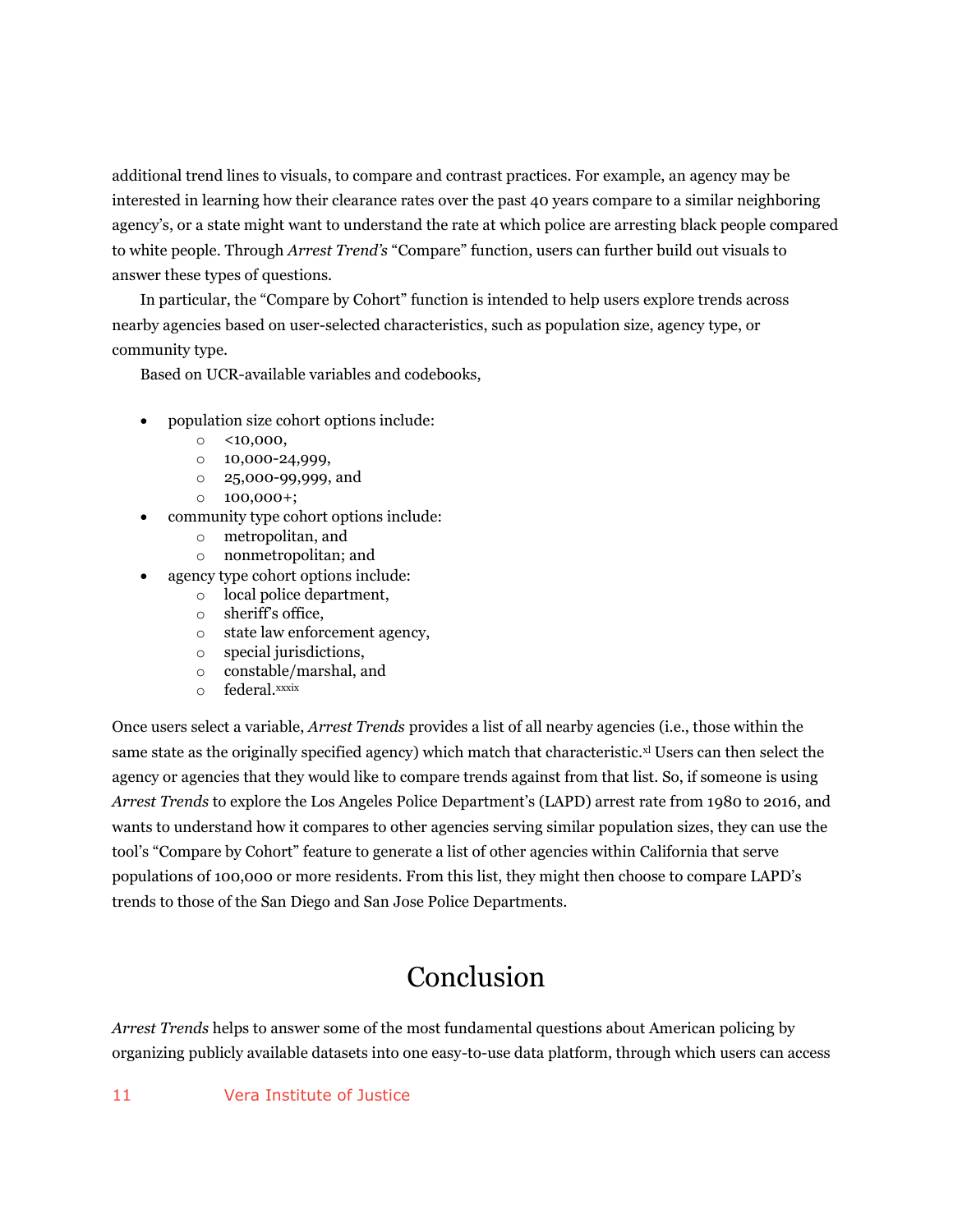and analyze several decades of policing data that were previously disparately located and difficult to interpret. *Arrest Trends* is a dynamic tool that, in future phases, will continue to expand in scope and recency. Foremost, at its launch, Vera hopes that this tool will further the conversation around police overreliance on arrests and inspire dialogue around creative alternatives.

Data and features will be continually updated and revised. Users are encouraged to contact [ArrestTrends@vera.org](mailto:ArrestTrends@vera.org) with any questions, errors, or feedback.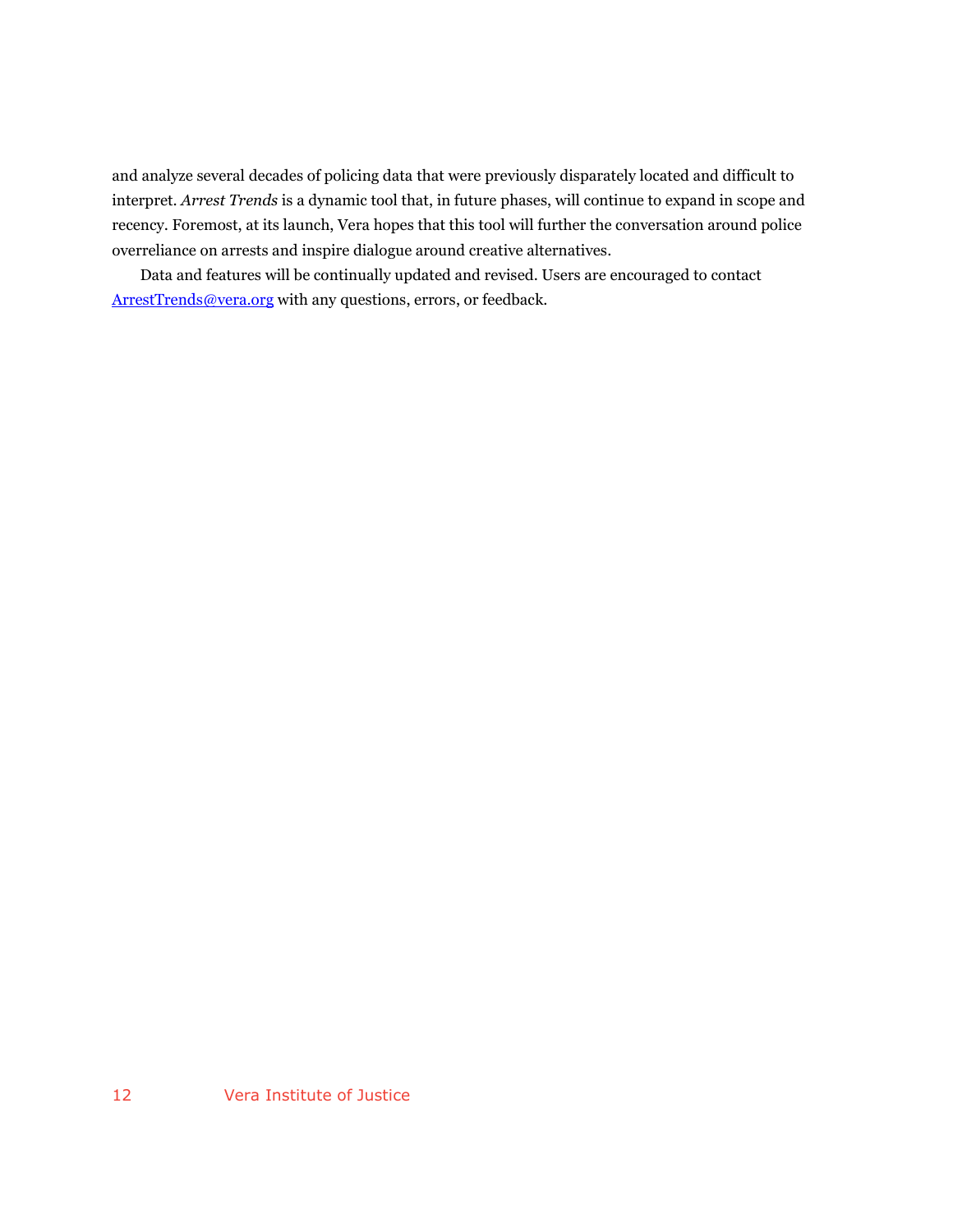### Appendix A: FBI-Recognized Offense Types and Definitions

**Part I offenses:** These offenses are serious crimes, they occur with regularity in all areas of the country, and they are likely to be reported to police (i.e., aggravated assault, arson, burglary, criminal homicide, larceny, motor vehicle theft, rape, and robbery).<sup>xli</sup>

**Violent offenses:** Part I offenses which involve force or threat of force (i.e., aggravated assault, homicide, rape, and robbery). xlii

**Aggravated assault:** An unlawful attack by one person upon another for the purpose of inflicting severe or aggravated bodily injury. This type of assault usually is accompanied by the use of a weapon or by means likely to produce death or great bodily harm. Simple assaults (i.e., assaults where no weapon was used or no serious injury resulted) are excluded.xliii

#### **Homicide:** Includes:

- 1. Murder and non-negligent manslaughter—the willful (non-negligent) killing of one human being by another. Deaths caused by negligence, attempts to kill, assaults to kill, suicides, and accidental deaths are excluded. UCR classifies justifiable homicides separately and limits the definition to a) the killing of an individual—during the commission of a felony—by a law enforcement officer in the line of duty, or b) the killing of an individual—during the commission of a felony—by a private citizen.
- 2. Manslaughter by negligence—the killing of another person through gross negligence. Deaths of persons due to their own negligence, accidental deaths not resulting from gross negligence, and traffic fatalities are not included. xliv

**Rape:** The FBI's definition of rape was revised in 2013.

*Revised definition (2013-present)*: Penetration, no matter how slight, of the vagina or anus with any body part or object, or oral penetration by a sex organ of another person, without the consent of the victim. Attempts or assaults to commit rape are also included; however, statutory rape and incest are excluded.

*Legacy definition (pre-2013)*: Penetration, no matter how slight, of the vagina or anus with any body part or object, or oral penetration by a sex organ of another person, without the consent of the victim. Attempts or assaults to commit rape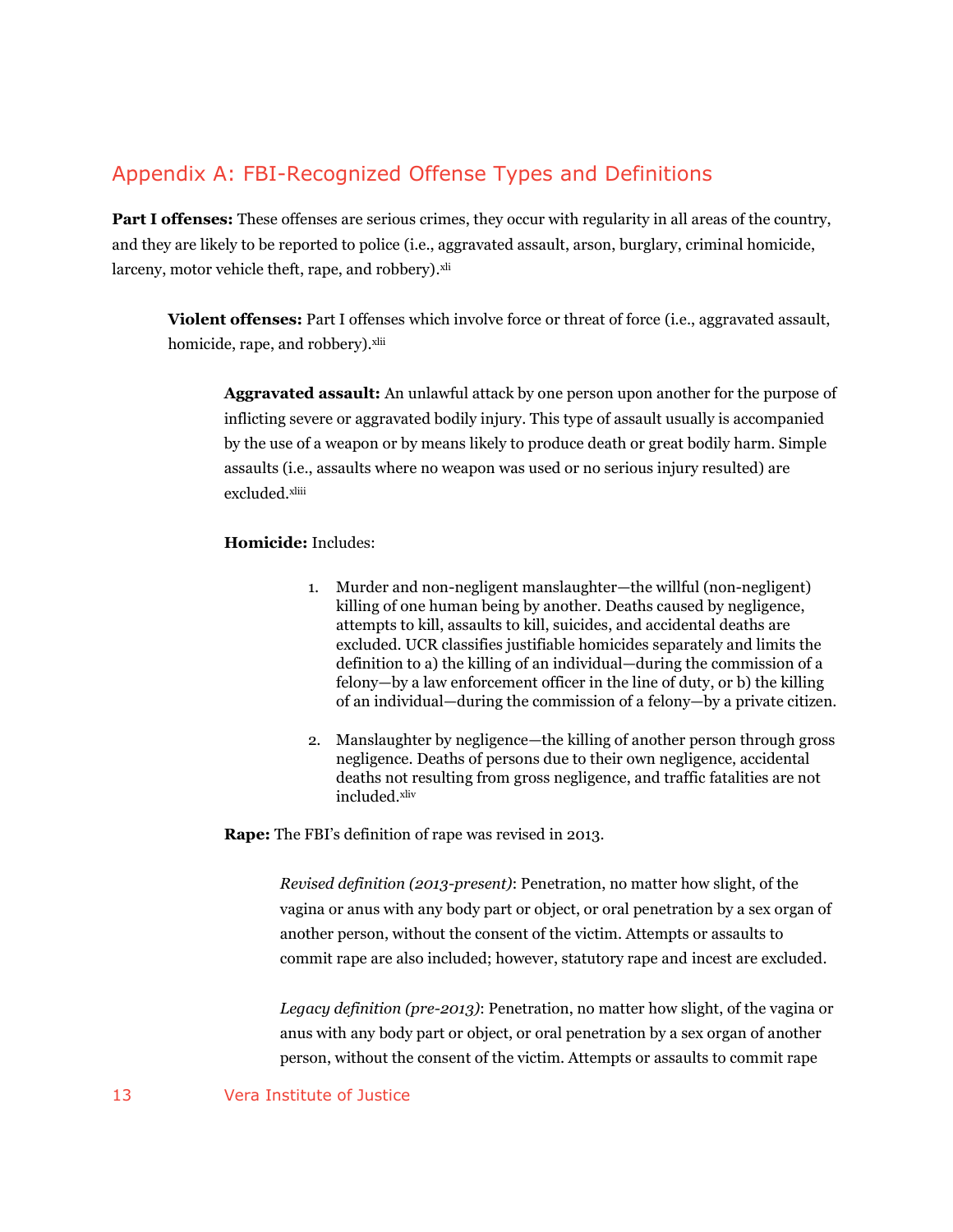are also included; however, statutory rape and incest are excluded. The carnal knowledge of a female forcibly and against her will. Rapes by force and attempts or assaults to rape, regardless of the age of the victim, are included. Statutory offenses (no force used―victim under age of consent) are excluded.xlv

**Robbery:** The taking or attempting to take anything of value from the care, custody, or control of a person or persons by force or threat of force or violence and/or by putting the victim in fear.xlvi

**Property offenses:** Part I offenses that involve theft or property destruction (i.e., burglary, larcenytheft, motor vehicle theft, and arson). xlvii

> **Arson:** Any willful or malicious burning or attempt to burn, with or without intent to defraud, a dwelling house, public building, motor vehicle or aircraft, personal property of another, etc.xlviii

> **Burglary:** Breaking or entering. The unlawful entry of a structure to commit a felony or a theft. Attempted forcible entry is included.xlix

**Larceny:** Theft (except motor vehicle theft). The unlawful taking, carrying, leading, or riding away of property from the possession or constructive possession of another. Examples are thefts of bicycles, motor vehicle parts and accessories, shoplifting, pocketpicking, or the stealing of any property or article that is not taken by force and violence or by fraud. Attempted larcenies are included. Embezzlement, confidence games, forgery, check fraud, etc., are excluded.<sup>1</sup>

**Motor vehicle theft:** The theft or attempted theft of a motor vehicle. A motor vehicle is self-propelled and runs on land surface and not on rails. Motorboats, construction equipment, airplanes, and farming equipment are specifically excluded from this category.li

**Part II offenses:** Offenses classified by the FBI as being less serious, for which only arrest data are collected (e.g., drug abuse violations, disorderly conduct, gambling, etc.). lii

> **Curfew and loitering:** Violations by juveniles (persons under age 18) of local curfew or loitering ordinances.<sup>liii</sup>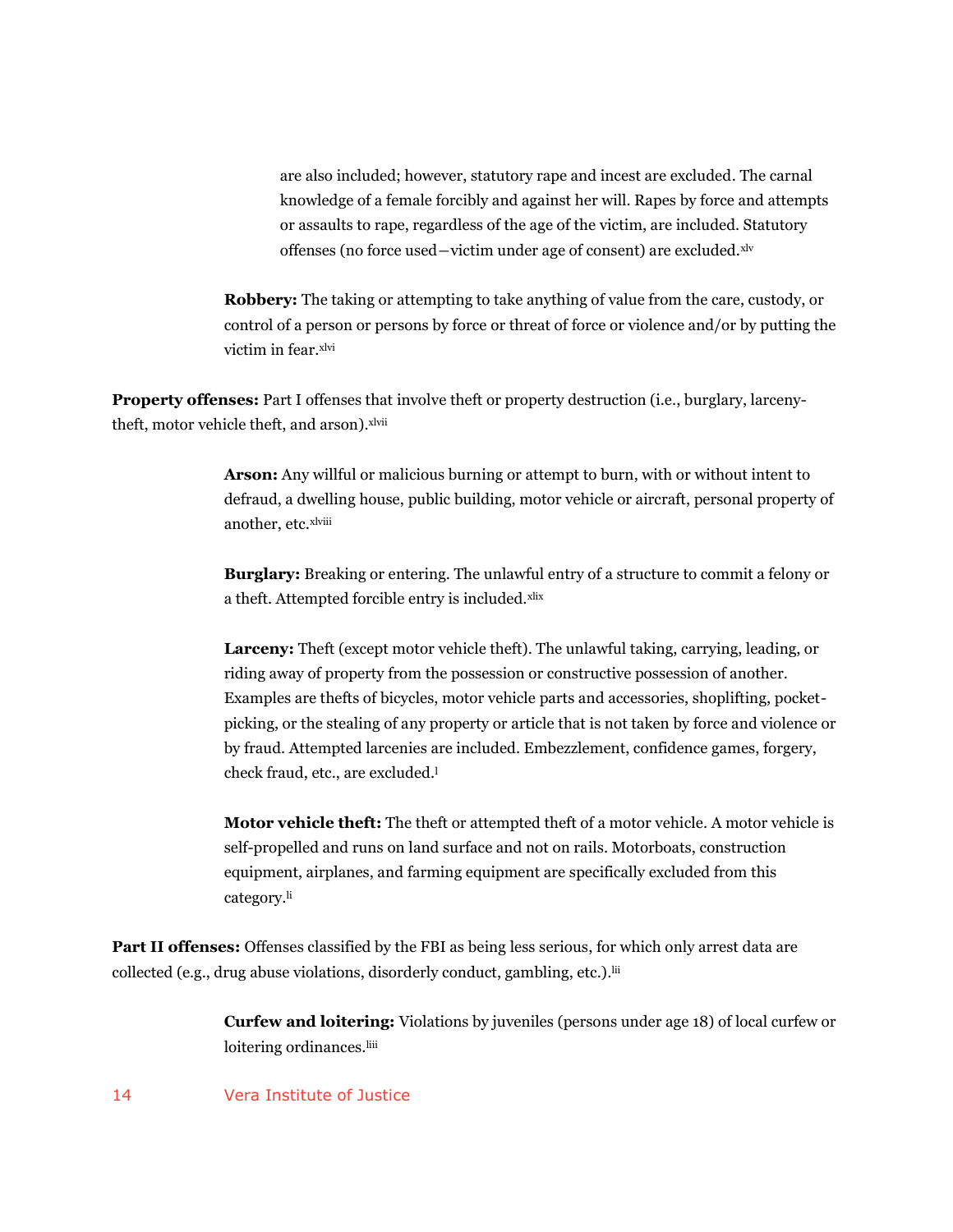**Disorderly conduct:** Any behavior that tends to disturb the public peace or decorum, scandalize the community, or shock the public sense of morality.<sup>liv</sup>

**Driving under the influence:** Driving or operating a motor vehicle or common carrier while mentally or physically impaired as the result of consuming an alcoholic beverage or using a drug or narcotic.<sup>lv</sup>

**Drug abuse:** The violation of laws prohibiting the production, distribution, and/or use of certain controlled substances. The unlawful cultivation, manufacture, distribution, sale, purchase, use, possession, transportation, or importation of any controlled drug or narcotic substance. Arrests for violations of state and local laws, specifically those relating to the unlawful possession, sale, use, growing, manufacturing, and making of narcotic drugs.<sup>lvi</sup>

**Drunkenness:** To drink alcoholic beverages to the extent that one's mental faculties and physical coordination are substantially impaired. Driving under the influence is excluded.<sup>lvii</sup>

**Embezzlement:** The unlawful misappropriation or misapplication by an individual to his/her own use or purpose of money, property, or some other thing of value entrusted to his/her care, custody, or control.<sup>lviii</sup>

**Forgery and counterfeiting:** The altering, copying, or imitating of something, without authority or right, with the intent to deceive or defraud by passing the copy or thing altered or imitated as that which is original or genuine; or the selling, buying, or possession of an altered, copied, or imitated thing with the intent to deceive or defraud. This category includes both attempted and completed crimes. lix

**Fraud:** The intentional perversion of the truth for the purpose of inducing another person or other entity in reliance upon it to part with something of value or to surrender a legal right. Fraudulent conversion and obtaining of money or property by false pretenses. Confidence games and bad checks, except forgeries and counterfeiting, are included.<sup>1x</sup>

**Gambling:** To unlawfully bet or wager money or something else of value; assist, promote, or operate a game of chance for money or some other stake; possess or transmit wagering information; manufacture, sell, purchase, possess, or transport gambling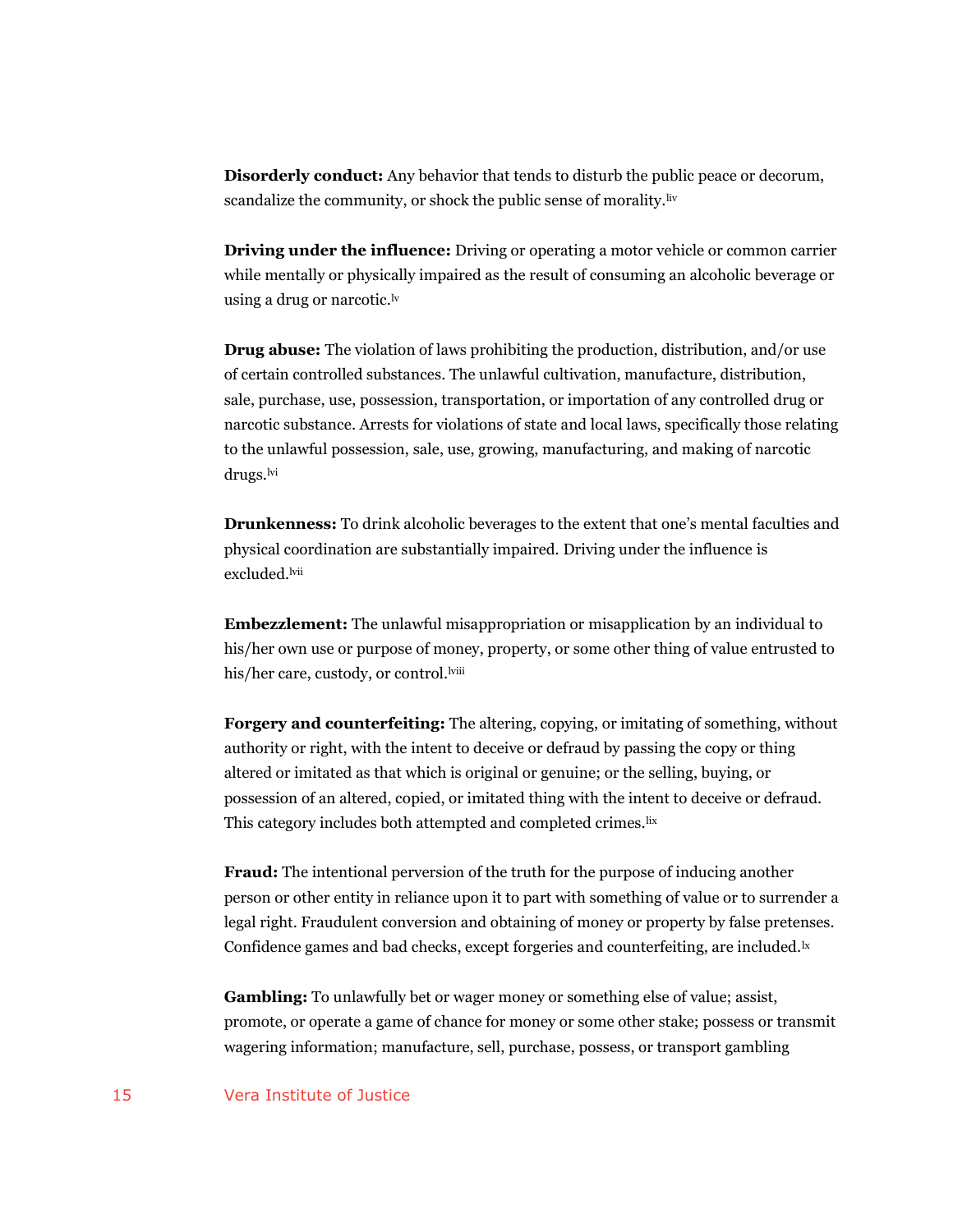equipment, devices, or goods; or tamper with the outcome of a sporting event or contest to gain a gambling advantage.<sup>lxi</sup>

**Liquor laws:** The violation of state or local laws or ordinances prohibiting the manufacture, sale, purchase, transportation, possession, or use of alcoholic beverages, not including driving under the influence and drunkenness. Federal violations are excluded.<sup>lxii</sup>

**Offenses against the family and children:** Unlawful nonviolent acts by a family member (or legal guardian) that threaten the physical, mental, or economic well-being or morals of another family member and that are not classifiable as other offenses, such as assault or sex offenses. This category includes both attempted and completed crimes.<sup>kiii</sup>

**Other non-traffic offenses:** All violations of state or local laws not specifically identified as Part I or Part II offenses, except traffic violations. Lxiv

**Prostitution:** The unlawful promotion of or participation in sexual activities for profit, including attempts to solicit customers or transport persons for prostitution purposes; to own, manage, or operate a dwelling or other establishment for the purpose of providing a place where prostitution is performed; or to otherwise assist or promote prostitution. Commercialized vice included.lxv

**Runaway:** Limited to juveniles taken into protective custody under the provisions of local statutes.<sup>kvi</sup>

**Simple assault:** Assaults and attempted assaults where no weapon was used or no serious or aggravated injury resulted to the victim. Stalking, intimidation, coercion, and hazing are included.<sup>lxvii</sup>

**Sex offense:** Offenses against chastity, common decency, morals, and the like. Incest, indecent exposure, and statutory rape are included. This category includes both attempted and completed crimes. Forcible rape, prostitution, and commercialized vice are excluded.lxviii

**Stolen property:** Buying, receiving, possessing, selling, concealing, or transporting any property with the knowledge that it has been unlawfully taken, as by burglary,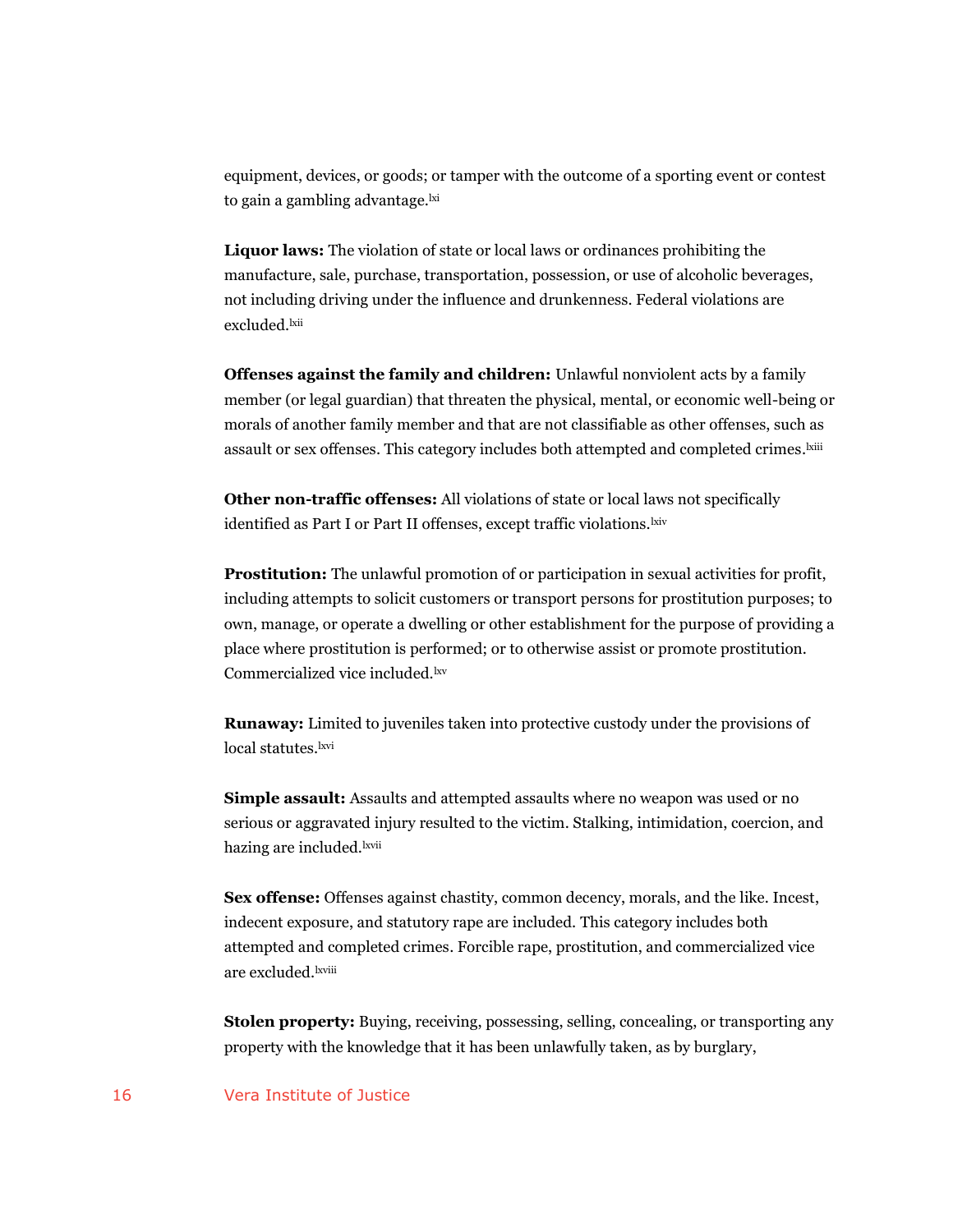embezzlement, fraud, larceny, robbery, etc. This category includes both attempted and completed crimes.<sup>kix</sup>

**Suspicion:** Arrested for no specific offense and released without formal charges being placed.lxx

**Vagrancy:** The violation of a court order, regulation, ordinance, or law requiring the withdrawal of persons from the streets or other specified areas; prohibiting persons from remaining in an area or place in an idle or aimless manner; or prohibiting persons from going from place to place without visible means of support.<sup>lxxi</sup>

**Vandalism:** To willfully or maliciously destroy, injure, disfigure, or deface any public or private property, real or personal, without the consent of the owner or person having custody or control by cutting, tearing, breaking, marking, painting, drawing, covering with filth, or any other such means as may be specified by local law. This category includes both attempted and completed crimes. lxxii

**Weapons:** The violation of laws or ordinances prohibiting the manufacture, sale, purchase, transportation, possession, concealment, or use of firearms, cutting instruments, explosives, incendiary devices, or other deadly weapons. This category includes both attempted and completed crimes. lxxiii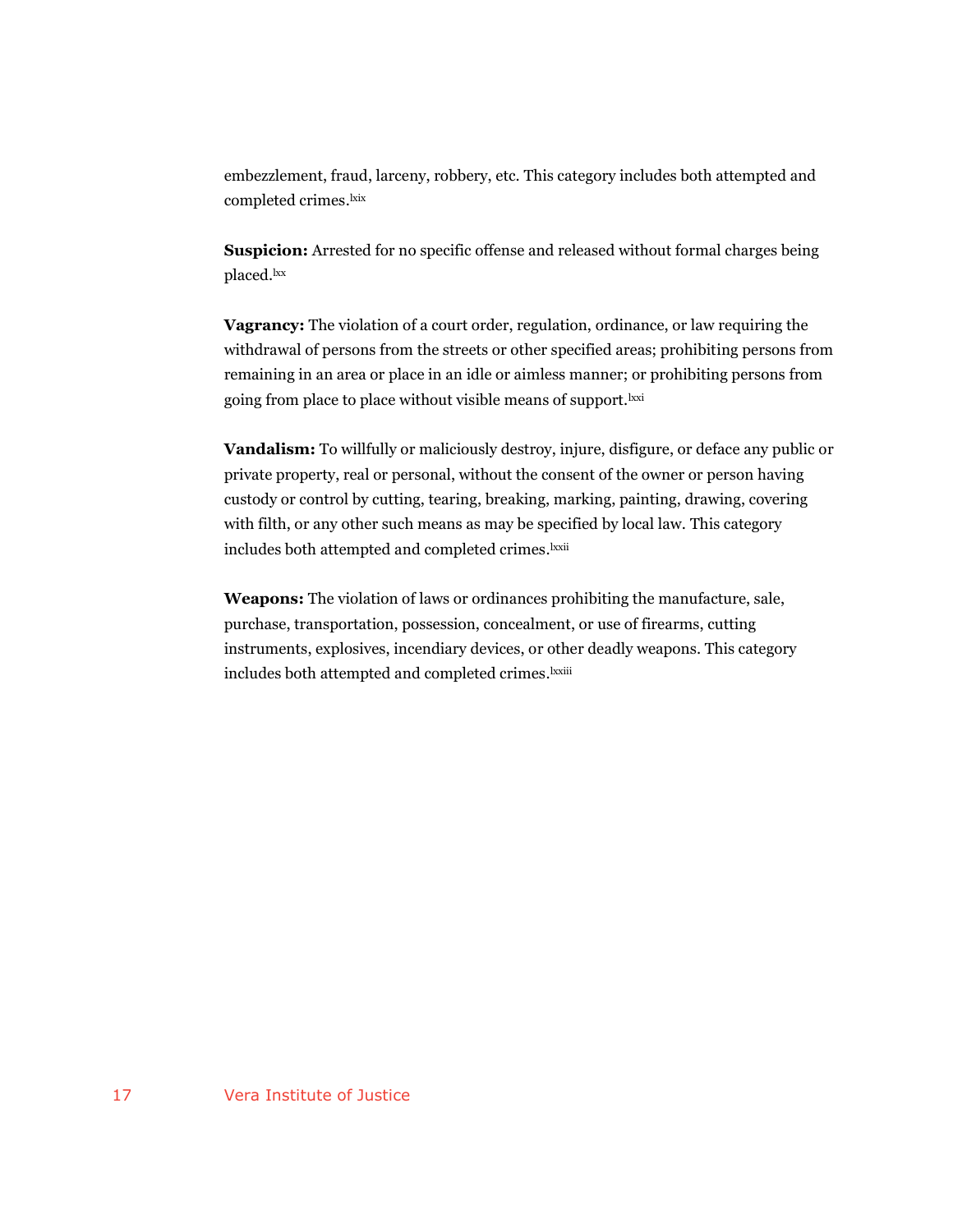## Appendix B: BJS-Recognized Offense Types and Definitions

**Personal victimizations:** Rape, sexual assault, personal robbery, assault, purse snatching, and pocket picking. This category includes both attempted and completed crimes. lxxiv

**Serious violent victimizations:** Rape, sexual assault, personal robbery, or aggravated assault. This category includes both attempted and completed crimes. It does not include purse snatching and pocket picking. Murder is not measured by the National Crime Victimization Survey because of an inability to question the victim. Ixxv

#### **Rape / sexual assault:**

- o *Rape:* Forced sexual intercourse including both psychological coercion and physical force. Forced sexual intercourse means vaginal, anal, or oral penetration by the offender(s). This category also includes incidents where the penetration is from a foreign object, such as a bottle. Includes attempted rape, male and female victims, and both heterosexual and same sex rape. Attempted rape includes verbal threats of rape.
- o *Sexual Assault*: A wide range of victimizations, separate from rape or attempted rape. These crimes include attacks or attempted attacks generally involving unwanted sexual contact between victim and offender. Sexual assaults may or may not involve force and include such things as grabbing or fondling. Sexual assault also includes verbal threats.lxxvi

**Robbery:** Completed or attempted theft, directly from a person, of property or cash by force or threat of force, with or without a weapon, and with or without injury.lxxvii

**Aggravated assault:** An attack or attempted attack with a weapon, regardless of whether an injury occurred, and an attack without a weapon when serious injury results.<sup>lxxviii</sup>

**Personal theft / larceny:** Purse snatching/pocket picking. Theft or attempted theft of property or cash directly from the victim by stealth, without force or threat of force.<sup>1xxix</sup>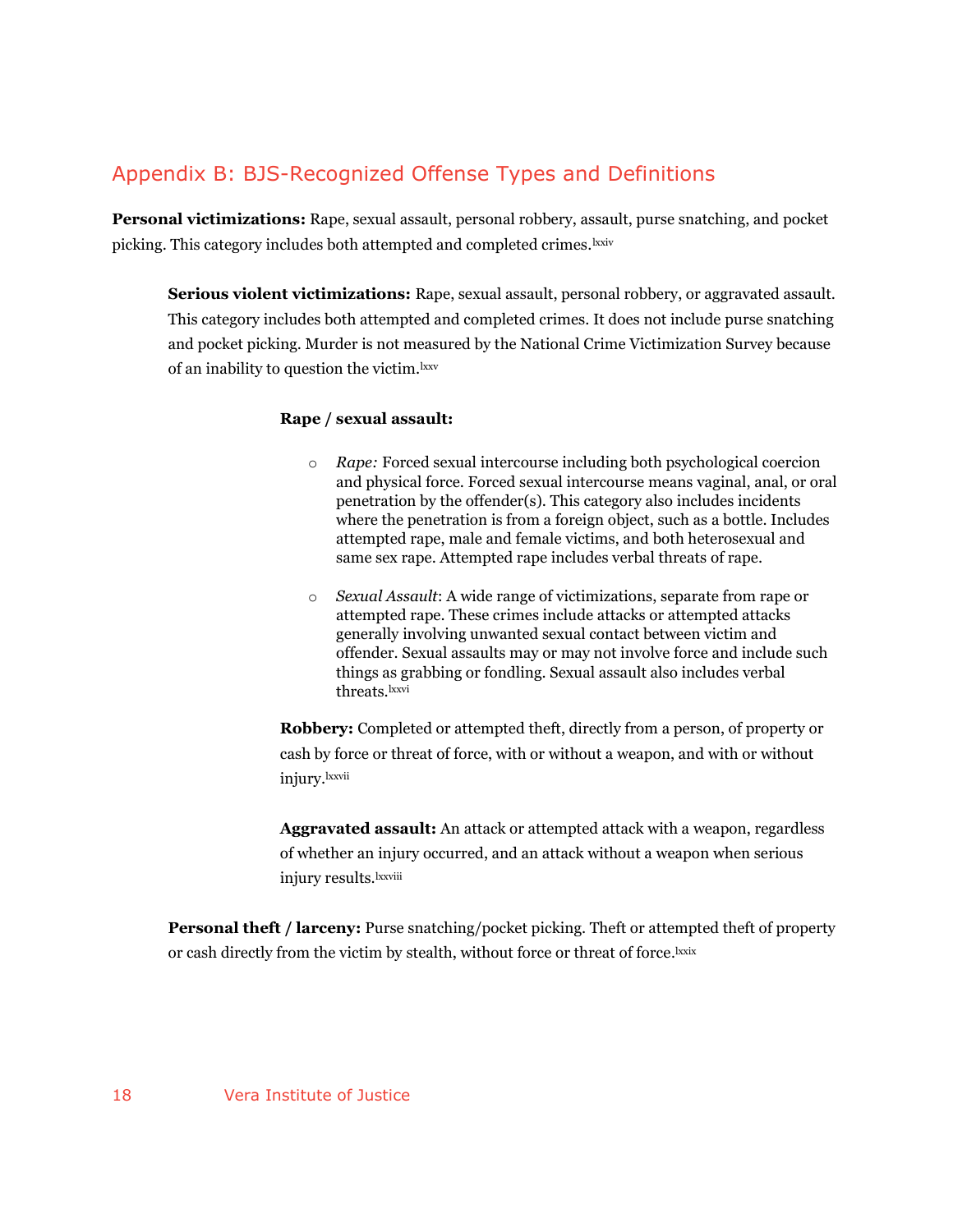**Household victimizations:** Household victimization includes all property victimization (i.e., burglary, motor vehicle theft, and theft; both attempted and completed crimes).<sup>lxxx</sup>

> **Household burglary:** Unlawful or forcible entry or attempted entry of a residence. This crime usually, but not always, involves theft. The illegal entry may be by force (e.g., breaking a window or slashing a screen) or may be without force (e.g., entering through an unlocked door or an open window). As long as the person entering has no legal right to be present in the structure, a burglary has occurred. Furthermore, the structure need not be the house itself for a burglary to take place; illegal entry of a garage, shed, or any other structure on the premises also constitutes household burglary. If breaking and entering occurs in a hotel or vacation residence, it is classified as a burglary for the household whose member or members were staying there at the time the entry occurred.<sup>lxxxi</sup>

**Motor vehicle theft:** Stealing or unauthorized taking of a motor vehicle, including attempted thefts.lxxxii

**Theft:** Completed or attempted theft of property or cash without personal contact. Incidents involving theft of property from within the sample household are classified as theft if the offender has a legal right to be in the house (e.g., a maid, delivery person, or guest). If the offender has no legal right to be in the house, the incident is classified as a burglary.lxxxiii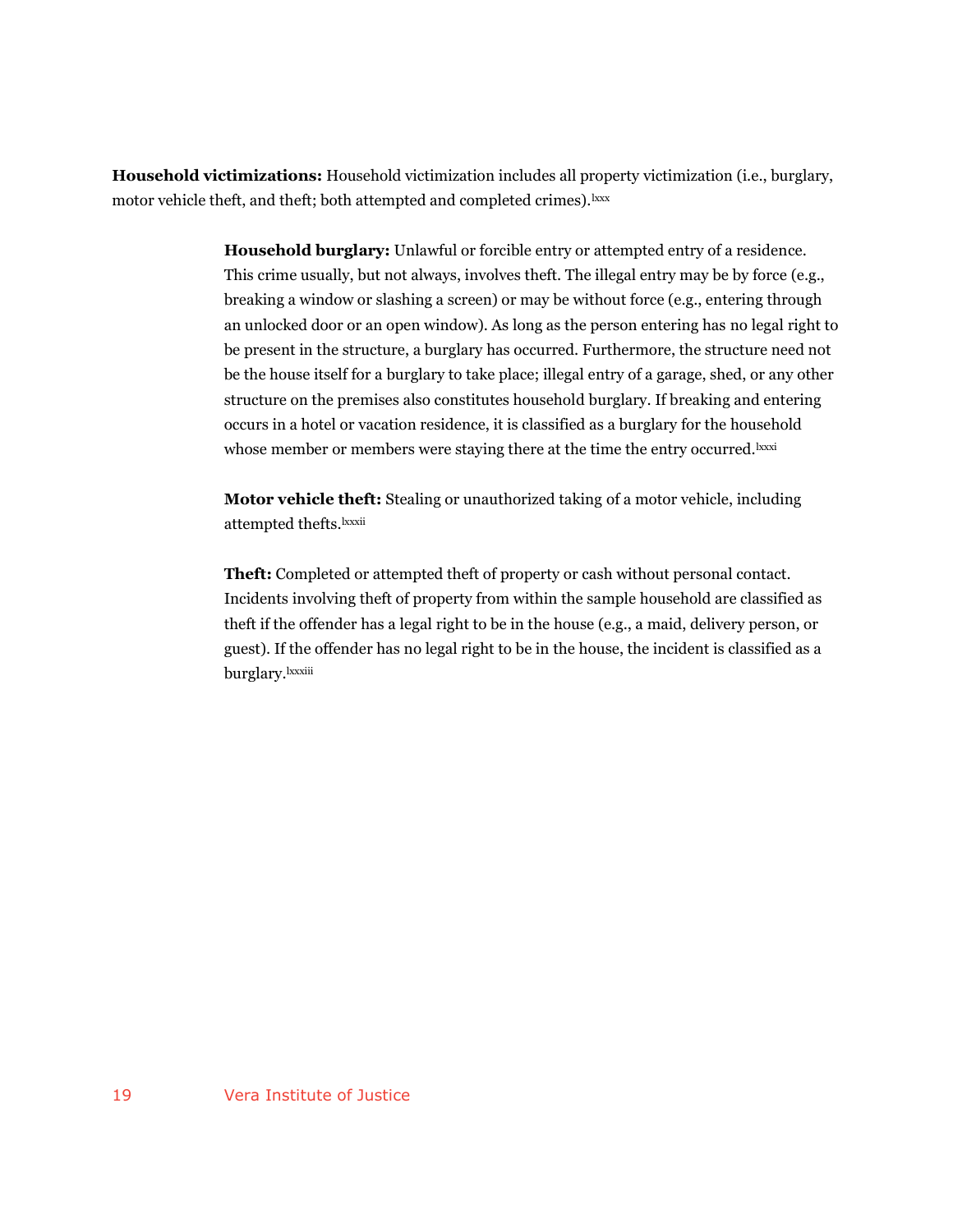## Appendix C: FBI and BJS Offense Type Comparisons

| <b>Arrest Trends</b>                               | <b>FBI-Recognized Offense</b>                                                                                                                  | <b>BJS-Recognized Offense</b>                                                                                            |
|----------------------------------------------------|------------------------------------------------------------------------------------------------------------------------------------------------|--------------------------------------------------------------------------------------------------------------------------|
| <b>Offense Type</b>                                | <b>Type</b>                                                                                                                                    | <b>Type</b>                                                                                                              |
| Part I crimes<br>(excluding homicide<br>and arson) | Aggravated assault<br>$\bullet$<br><b>Burglary</b><br>$\bullet$<br>Larceny<br>$\bullet$<br>Motor vehicle theft<br>Rape<br>Robbery<br>$\bullet$ | Serious violent<br>$\bullet$<br>victimizations<br>Personal theft/<br>larceny<br>Household<br>$\bullet$<br>victimizations |
| Violent crimes<br>(excluding<br>homicide)          | Aggravated assault<br>$\bullet$<br>Rape<br>$\bullet$<br>Robbery<br>$\bullet$                                                                   | Serious violent<br>$\bullet$<br>victimizations                                                                           |
| Aggravated assault                                 | Aggravated assault<br>$\bullet$                                                                                                                | Aggravated<br>$\bullet$<br>assault                                                                                       |
| Rape                                               | Rape<br>$\bullet$                                                                                                                              | Rape/ sexual<br>$\bullet$<br>assault                                                                                     |
| Robbery                                            | Robbery<br>$\bullet$                                                                                                                           | Robbery<br>$\bullet$                                                                                                     |
| <b>Property Crimes</b><br>(excluding arson)        | Burglary<br>$\bullet$<br>Larceny<br>$\bullet$<br>Motor vehicle theft                                                                           | Personal theft/<br>$\bullet$<br>larceny<br>Household<br>victimizations                                                   |
| Burglary                                           | Burglary<br>$\bullet$                                                                                                                          | Household<br>$\bullet$<br>burglary                                                                                       |
| Larceny                                            | Larceny<br>$\bullet$                                                                                                                           | Personal<br>$\bullet$<br>theft/ larceny<br>Household<br>theft                                                            |
| Motor vehicle theft                                | Motor vehicle theft<br>$\bullet$                                                                                                               | Motor vehicle<br>$\bullet$<br>theft                                                                                      |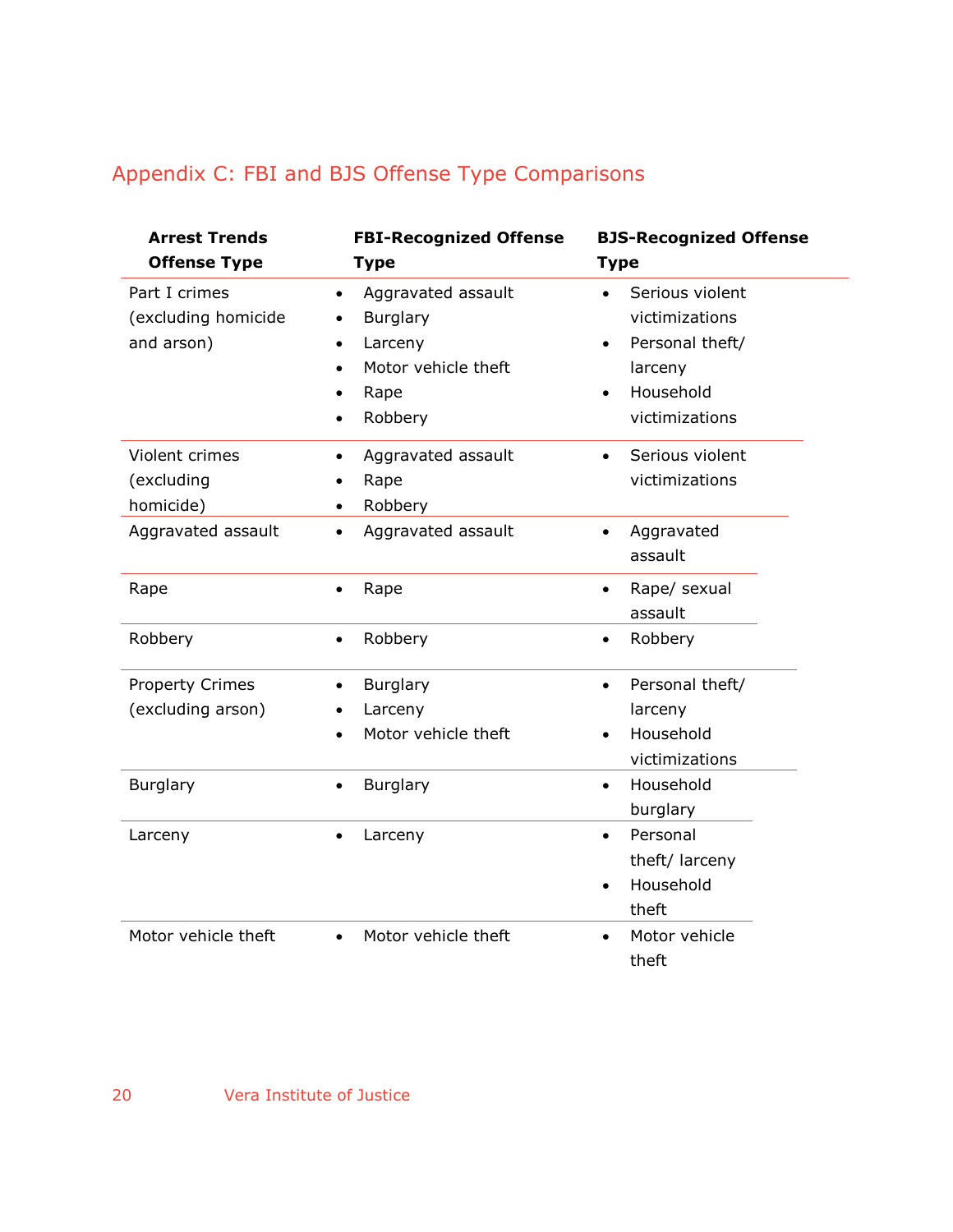### **Endnotes**

 $\overline{a}$ 

ii Bureau of Justice Statistics, *NCVS Victimization Analysis Tool* (Washington, DC: Office of Justice Programs, 2018); Federal Bureau of Investigations, "2016 Crime in the United States: Clearances." https://perma.cc/3MZZ-SEFA; Federal Bureau of Investigations, "2016 Crime in the United States: Offenses Known to Law Enforcement." https://perma.cc/5RZK-YFR6; Federal Bureau of Investigations, "2016 Crime in the United States: Persons Arrested." https://perma.cc/Y4LY-UU3W; Federal Bureau of Investigations, "Crime Data Explorer."

https://perma.cc/7QF8-5YZR; and Howard N. Snyder, Alexia D. Cooper, and Joseph Mulako-Wangota, *Arrest Data Analysis Tool* (Washington, DC: Office of Justice Programs, 2018), https://perma.cc/AL6L-N4TL.

iii United States Department of Justice, Federal Bureau of Investigation, *Uniform Crime Reporting Program Data [United States]: Arrests by Age, Sex, and Race, 1980-2016* (Ann Arbor, MI: Inter-university Consortium for Political and Social Research, 1980-2016)[. https://perma.cc/ZW92-HLYJ.](https://perma.cc/ZW92-HLYJ)

iv United States Department of Justice, Federal Bureau of Investigation, *Uniform Crime Reporting Program Data: County-Level Detailed Arrest and Offense Data [United States*] (Ann Arbor, MI: Inter-university Consortium for Political and Social Research, 1977-2014). https://perma.cc/6YZL-XD7M.

<sup>v</sup> Criminal Justices Information Services Division, *Estimated Number of Arrests, Table 18, Crime in the United States 2015-2016*. (Washington, DC: FBI). https://perma.cc/J9P7-DHC8; and Snyder et al., *Arrests Data Analysis Tool: National Estimates 1980-2016*. 2018.

vi Centers for Disease Control and Prevention, *July 1, 1990-July 1, 1999 Bridged-Race Intercensal Population Estimates,* (Atlanta, GA: National Vital Statistics System), https://perma.cc/PVC9-DG5M; Centers for Disease Control and Prevention, *Vintage 2016 Bridged-Race Postcensal Population Estimates,* (Atlanta, GA: National Vital Statistics System), https://perma.cc/4698-RQ8W; and Woods and Poole Economics, *1969-1989 NCI SEER\* Stat Population Estimates*. (Ossining, NY: National Cancer Institute).

vii United States Department of Justice, Federal Bureau of Investigation, *Uniform Crime Reporting Program Data [United States]: Offenses Known and Clearances by Arrest* (Ann Arbor, MI: Inter-university Consortium for Political and Social Research, 1980-2016). https://perma.cc/D2EW-GJC7.

viii Bureau of Justice Statistics. "National Crime Victimization Survey (NCVS) Victimization Analysis Tool (NVAT)." https://perma.cc/E36Q-UYG3.

ix Criminal Justices Information Services Division, *Estimated Number of Arrests, Table 18, Crime in the United States 2015-2016*, https://perma.cc/X3U3-NTZ8; and Criminal Justices Information Services Division, *Estimated Number of Arrests, Table 19, Number and Rate of Arrests by Region,* (Washington, DC: FBI, 2015-2016). https://perma.cc/GHN5-DKHJ.

<sup>x</sup> UCR data are difficult to merge and combine across years, as minor grammatical and spelling changes in variables from one year to the next can hinder successful matchings. This crosswalk dataset was used to circumvent some of these challenges. Unique agency identifiers (known as ORIs) exist in all UCR tables; the crosswalk is a consistent source from which detailed information (e.g., agency name, location, type, etc.) was pulled for the purpose of merging data. Separately, rarely occurring errors present in these publicly available datasets (for example, an agency mistyping "1,000 arrests" in their UCR report when "100" were actually made, or a true instance of missing data being misclassified as "0 arrests") may also be present in this tool. See United States Department of Justice, Bureau of Justice Statistics, *Law Enforcement Agency Identifiers Crosswalk United States [United States]*, (Ann Arbor, MI: Inter-university Consortium for Political and Social Research, 2012). https://perma.cc/TP6Q-RHZP.

<sup>1</sup> For more on *Arrest Trends'* purpose, instructions, and capabilities, see S. Rebecca Neusteter and Megan J. O'Toole, *Every Three Seconds: Unlocking Police Data on Arrests* (New York, NY: Vera Institute of Justice, 2019), [www.vera.org/publications/arrest-trends-every-three-seconds.](http://www.vera.org/publications/arrest-trends-every-three-seconds)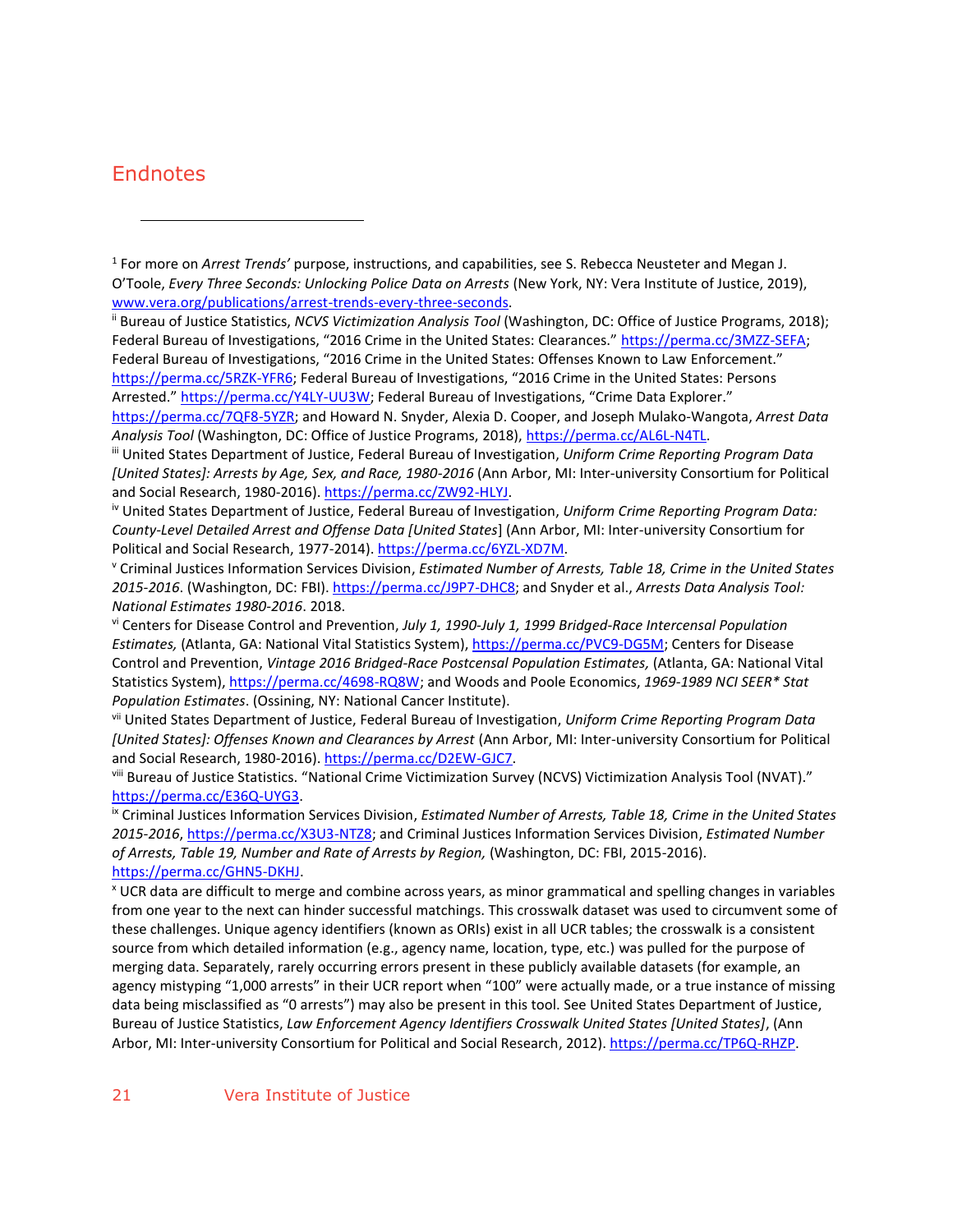xi For all data featured in *Arrest Trends*, users should avoid drawing conclusions based on changes observed over one year (or generally short timeframes), as these may be indicative of naturally occurring fluctuations and/or methodological changes. Rather, users should draw inferences from changes that occur over longer timespans. For more information, see Bureau of Justice Statistics, "Data Collection: National Crime Victimization Survey (NCVS): Methodology." https://perma.cc/724R-5NZK; Bruce Fredrick, *Measuring Public Safety: Responsibly Interpreting Statistics on Violent Crime* (New York, NY: Vera Institute of Justice, 2017); and Snyder et al., *Arrests Data Analysis Tool Methodology*, 2018.

 $\overline{a}$ 

xii United States Department of Justice, Federal Bureau of Investigation, *Uniform Crime Reporting Program Data [United States]: Arrests by Age, Sex, and Race*, [https://perma.cc/ZW92-HLYJ.](https://perma.cc/ZW92-HLYJ)

xiii Age ranges were set to: 0-9 years old, 10-12, 13-15, 16-17, 18-24, 25-29, 30-34, 35-39, 40-44, 45-49, 50-54, 55- 59, 60-64, 65+.

xiv All *Arrest Trends* arrest rates are calculated as number of arrests per 100,000 residents. Reported arrest rates were calculated using UCR-reported populations, which incorporates only the populations of those agencies that reported at least partial data. These figures are helpful in comparing relative trends across geographic units, and over time in instances where population sizes have changed. However, arrest rates should be interpreted with caution, as not all people are residents of the place where they were arrested and virtually no arrests are made of youth under age 13, which may skew rates in places with particularly young populations.

xv United States Department of Justice, Federal Bureau of Investigation, *Uniform Crime Reporting Program Data: County-Level Detailed Arrest and Offense Data [United States]*, https://perma.cc/KCM5-LUX9.

xvi For more on the FBI's arrest estimation methodology, see: Federal Bureau of Investigations, "Uniform Crime Reporting Statistics: Frequently Asked Questions," https://perma.cc/ZF4H-CQWR; National Archive of Criminal Justice Data, "About the FBI's Uniform Crime Reporting Program," https://perma.cc/UDY9-RAXX; and Snyder et al., *Arrests Data Analysis Tool Methodology*, 2018. For more on the limitations of these methods, see James P. Lynch and John P. Jarvis, "Missing Data and Imputation in the Uniform Crime Reports and the Effects on National Estimates," *Journal of Contemporary Criminal Justice* 24, no. 1 (2008): 69‐85; and, Michael D. Maltz, and Joseph Targonski. "A Note on the Use of County‐Level UCR Data," *Journal of Quantitative Criminology* 18, no. 3 (2002): 297‐318.

xvii Note that arrest estimates are missing for 1993, as this year's data was not publicly available through ICPSR. xviii County, state, and region-level estimated arrest rates were calculated using UCR-specified populations, for all agencies in that geographic unit, regardless of whether or not they reported any arrest data.

xix Some law enforcement agencies that report to UCR have jurisdiction over entire states. As such, the FBI inflates their county estimates to include those agencies, for aggregation purposes. To interpret county level estimates accurately, then, Vera researchers subtracted these inflation values (provided in an FBI sub-data series) from the data presented at just that geographic level.

xx Criminal Justices Information Services Division, *Estimated Number of Arrests, Table 18, Crime in the United States 2015-2016*, (Washington, DC: FBI), https://perma.cc/U2ZN-4R9M; and Snyder et al., *Arrests Data Analysis Tool: National Estimates 1980-2016*, 2018.

<sup>xxi</sup> National-level estimated arrest rates were also calculated using UCR-specified populations, for all agencies in that geographic unit, regardless of whether or not they reported any arrest data.

xxii Races featured within this data series include white, black, Asian, and Native American, and these are available every year for which there is data (1980 to 2016). Ethnicities featured in this tool include Hispanic and Non-Hispanic, and these are available only from 1980 to 1991. Race and ethnicity data cannot be parsed by gender. xxiii Centers for Disease Control and Prevention, *July 1, 1990-July 1, 1999 Bridged-Race Intercensal Population* 

*cal***culated for the following demographiq group** and year range combinations, due to gaps in census population *Estimates*, https://perma.cc/V45C-RS5R; Centers for Disease Control and Prevention, *Vintage 2016 Bridged-Race Postcensal Population Estimates*, https://perma.cc/6EEX-GYGY; and Woods and Poole Economics, *1969-1989 NCI SEER\* Stat Population Estimates*. Ossining, NY: National Cancer Institute. Estimated arrest rates cannot be data: Asians, Native Americans, and Hispanics 1980 to 1996.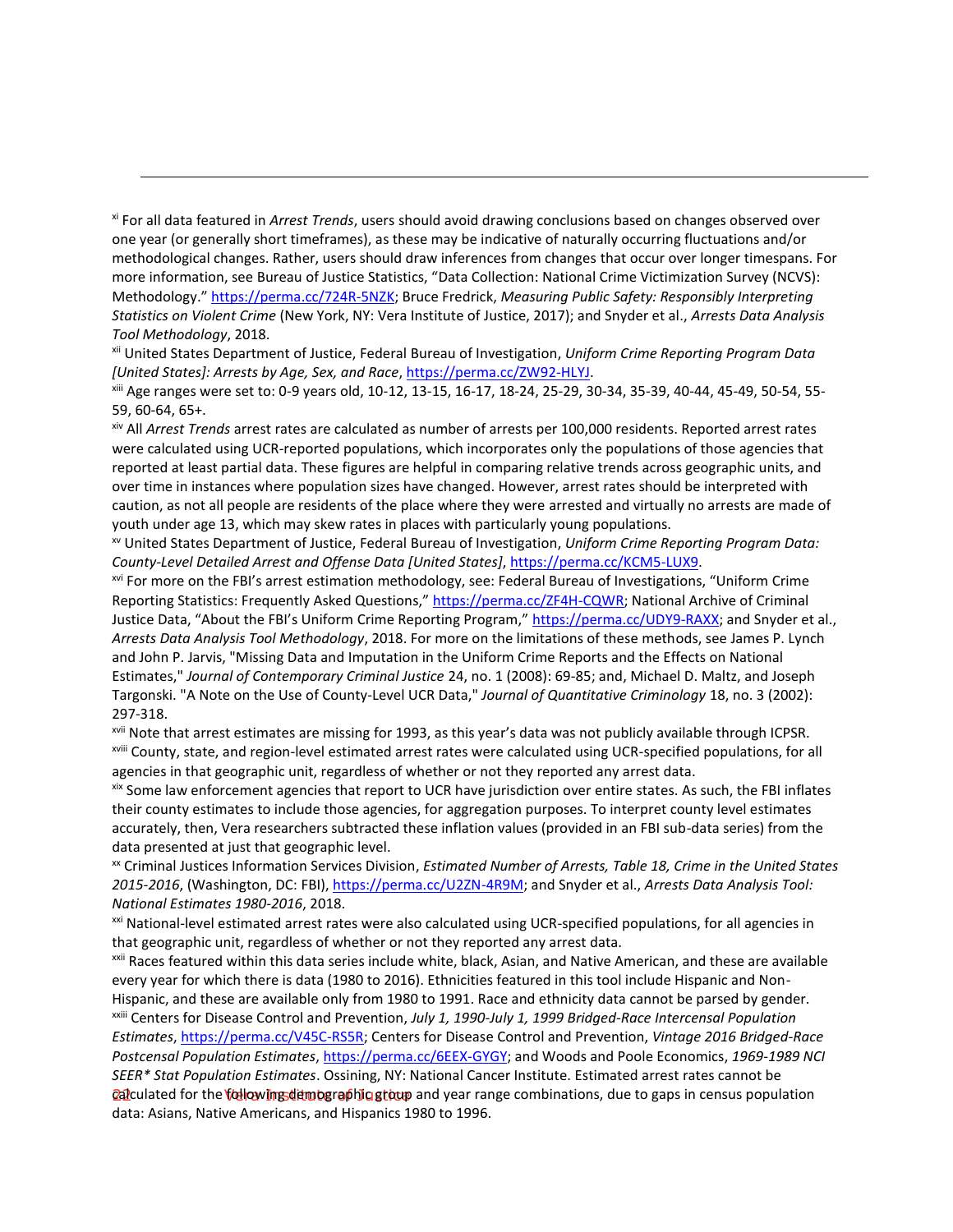xxiv As such, clearance rates of 0 percent or 100 percent should be interpreted with caution, as these may indicate data-entry errors, missing data, or the presence of arrest clearances that pertain to offenses known from previous years. Further, the arrest of one person may clear multiple crimes, or multiple arrests may clear one offense known to law enforcement. See Federal Bureau of Investigations, Uniform Crime Reporting, *Crime in the United States*, (Washington, DC: FBI, 2016), https://perma.cc/S4EZ-D6TE.

 $\overline{a}$ 

xxv In 2016, for example, only 22 percent of Part I offenses known to law enforcement in the United States were cleared by arrests. This trend has remained largely consistent since at least the 1960s (i.e., as far back as this data series extends).

xxvi United States Department of Justice, Federal Bureau of Investigation, *Uniform Crime Reporting Program Data [United States]: Offenses Known and Clearances by Arrest*. (Ann Arbor, MI: Inter-university Consortium for Political and Social Research, 1980-2016), https://perma.cc/89GU-8Y64.

xxvii Vera researchers applied the methodologies specified in the UCR codebook to distinguish true zeroes from missing values. However, research suggests that misclassifications (and/or data typos and incorrect submissions) that occur at the time of agency submission may still affect these data. Likewise, clearance rates of 0 percent or 100 percent should be interpreted with caution, as these may indicate data entry errors, missing data, or the presence of arrest clearances that pertain to offenses known from previous years. See Cynthia Lum, Charles Wellford, Thomas Scott, and Heather Vovak, *Identifying Effective Investigative Practices: A National Study Using Trajectory Analysis*, (Fairfax, VA: Center for Evidence-Based Crime Policy, George Mason University, 2016). xxviii Clearance rates are aggregated up to larger geographic units, through a population size weighted averaging process.

xxix According to UCR codebooks, agencies can opt not to report clearance rate data to the UCR for any given month. However, for those months that they do report, they must provide complete information on all offenses, both known and cleared. Clearance rates should therefore be relatively unaffected by missing data. See United States Department of Justice, Federal Bureau of Investigation, *Uniform Crime Reporting Program Data [United States]: Offenses Known and Clearances by Arrest*, (Ann Arbor, MI: Inter-university Consortium for Political and Social Research, 1980-2016), https://perma.cc/E6FS-DHTQ.

xxx Leana Allen Bouffard and Nicole Leeper Piquero, "Defiance Theory and Life Course Explanations of Persistent Offending," *Crime and Delinquency* 56 no. 227 (2010), 227-252; Mengyan Dai, James Frank, and Ivan Sun, "Procedural Justice During Police-Citizen Encounters: The Effects Of Process-Based Policing On Citizen Compliance And Demeanor," *Journal of Criminal Justice* 39, no. 159 (2011), 159-168; Lorraine Mazerolle, Sarah Bennett, Jacqueline Davis, Elise Sargeant, and Matthew Manning, "Procedural Justice and Police Legitimacy: A Systematic Review of the Research Evidence," *Journal of Experimental Criminology* 9, no. 245 (2013), 245-274; Raymond Paternoster, Robert Brame, Ronet Bachman, and Lawrence Sherman, "Do Fair Procedures Matter? The Effects of Procedural Justice on Spousal Assault," *Law and Society Review* 31, no. 163 (1997), 163-204; Michael D.Reisig, Justice Tankebe, and Gorazd Mesko, "Procedural Justice, Police Legitimacy, and Public Cooperation with the Police among Young Slovene Adults," *Journal of Criminal Justice and Security* 14, no. 147 (2012), 147-164; Tom Tyler, *Why People Obey the Law,* (New Jersey: Princeton University Press, 1990); and Tom R.Tyler and Yuen J. Huo. *Trust in the Law: Encouraging Public Cooperation with the Police and Courts* (New York: Russell Sage Foundation, 2002). xxxi Bureau of Justice Statistics. "Data Collection: National Crime Victimization Survey (NCVS): Methodology." https://perma.cc/ZF9B-8DFL.

xxxii Users should note some inconsistencies in the data. Per BJS: "In 2006 and 2016, the NCVS sample was redesigned to reflect changes in the population based on the most recent Decennial Census. The redesign impacted the comparability of 2006 and 2016 estimates to prior years of data. Use caution when comparing 2006 and 2016 estimates to other years." See: Bureau of Justice Statistics, "Data Collection: National Crime Victimization Survey (NCVS): Methodology," https://perma.cc/KB3M-AJTJ.

<u>ያf</u>∂tes 2015-2016,\**(Washington, DC: FBI),, <u>https://perma.cc/B5VC-TKMS;</u> and Criminal Justices Information Services** xxxiii Criminal Justices Information Services Division, *Estimated Number of Arrests, Table 18, Crime in the United*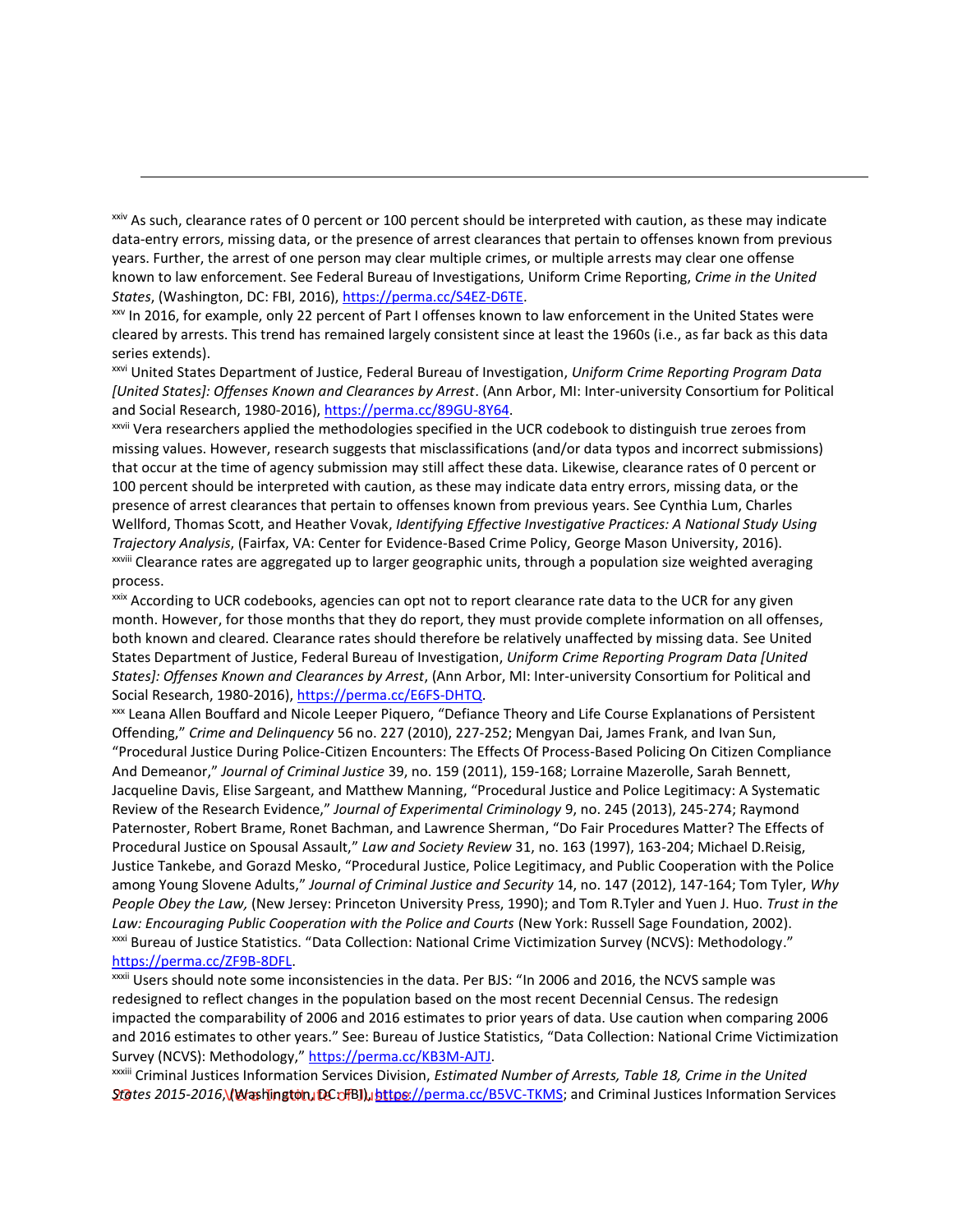Division, *Estimated Number of Arrests, Table 19, Number and Rate of Arrests by Region,* https://perma.cc/59BN-LUDL.

xxxiv Michael Planty, Lynn Langton, and Cindy Barnett-Ryan, *The Nation's Two Crime Measures* (Washington, DC: Office of Justice Programs, 2014).

xxxv Some agencies make their data publicly available through individual departmental websites or via other means but not through UCR, meaning that their data are transparent, but not included in national records or *Arrest Trends*.

xxxvi Note that "months reported" was calculated and validated using publicly available data, which may not reliably a) indicate when multiple agencies report their data together, or b) specify months in accordance with UCR reporting instructions.

xxxvii For the 2016 data, the step of subtracting months with missing offense codes was skipped to resolve a coding discrepancy that arose from a redesign of the data series.

xxxviii Snyder et al., *Arrest Data Analysis Tool*, 2018; Lynch and Jarvis, "Missing Data and Imputation in the Uniform Crime Reports and the Effects on National Estimates," 2008; Maltz and Targonski, "A Note on the Use of County‐ Level UCR Data," 2002; and Jo Craven McGinty, "The FBI's Crime Data: What Happens When States Don't Fully Report," *Wall Street Journal*, October 19, 2018[, https://www.wsj.com/articles/the-fbis-crime-data-what-happens](https://www.wsj.com/articles/the-fbis-crime-data-what-happens-when-states-dont-fully-report-1539946801)[when-states-dont-fully-report-1539946801.](https://www.wsj.com/articles/the-fbis-crime-data-what-happens-when-states-dont-fully-report-1539946801) ICPSR is the organization that archives and makes the UCR data publicly available. One such tool that Vera's calculations of data completeness was tested against was BJS's Agency-Level Counts Arrests Calculator, https://perma.cc/8F6G-C4Y6,

xxxix Population size classifications are determined using the UCR's "U\_POPGRP" variable; community types are determined using the "U\_POP\_GRP" and "FMSA" variables; and agency type is determined using the "AGENCYTYPE" variable. Metropolitan is defined by the FBI as "locales that include a principal city or urbanized area with a population of 50,000+ (i.e., metropolitan statistical areas, MSAs)." and nonmetropolitan is defined as "Locales that consist mostly of unincorporated areas and do not include a principal city or urbanized area with a population of 50,000+ (i.e., nonmetropolitan statistical areas, non-MSAs)." See U.S. Department of Justice, Federal Bureau of Investigation, "Area Definitions," https://perma.cc/BX9Z-NNMN.

x Agency-to-agency comparisons are not restricted by state boundaries, as users can manually add more comparison agencies by name using the "Compare by Location" feature, instead of "Compare by Cohort," if desired.

x<sup>ii</sup> U.S. Department of Justice, Federal Bureau of Investigation, "UCR Offense Definitions." https://perma.cc/8GNL-SA5X.

xlii U.S. Department of Justice, Federal Bureau of Investigation, "Violent Crime," https://perma.cc/L7K9-DGHY. xliii U.S. Department of Justice, Federal Bureau of Investigation, Criminal Justice Information Services Division, "Offense Definitions." https://perma.cc/4DNP-ESGJ. xliv Ibid.

xlv U.S. Department of Justice, Federal Bureau of Investigation, Criminal Justice Information Services Division, "Rape Addendum," https://perma.cc/JHM6-UR65.

xlvi U.S. Department of Justice, Federal Bureau of Investigation, Criminal Justice Information Services Division, "Offense Definitions," https://perma.cc/9VMR-S3W2.

xlvii U.S. Department of Justice, Federal Bureau of Investigation, "About the Uniform Crime Reporting Program," https://perma.cc/AB88-74TX.

xlviii U.S. Department of Justice, Federal Bureau of Investigation, Criminal Justice Information Services Division, "Offense Definitions." https://perma.cc/HU2U-7QJ8

xlix Ibid.

 $\overline{a}$ 

l Ibid.

li Ibid.

p1.S. Department of Justice, Federal Bureau of Investigation, "Appendix II – Offenses in Uniform Crime Reporting," https://perma.cc/DYN2-YEYT.